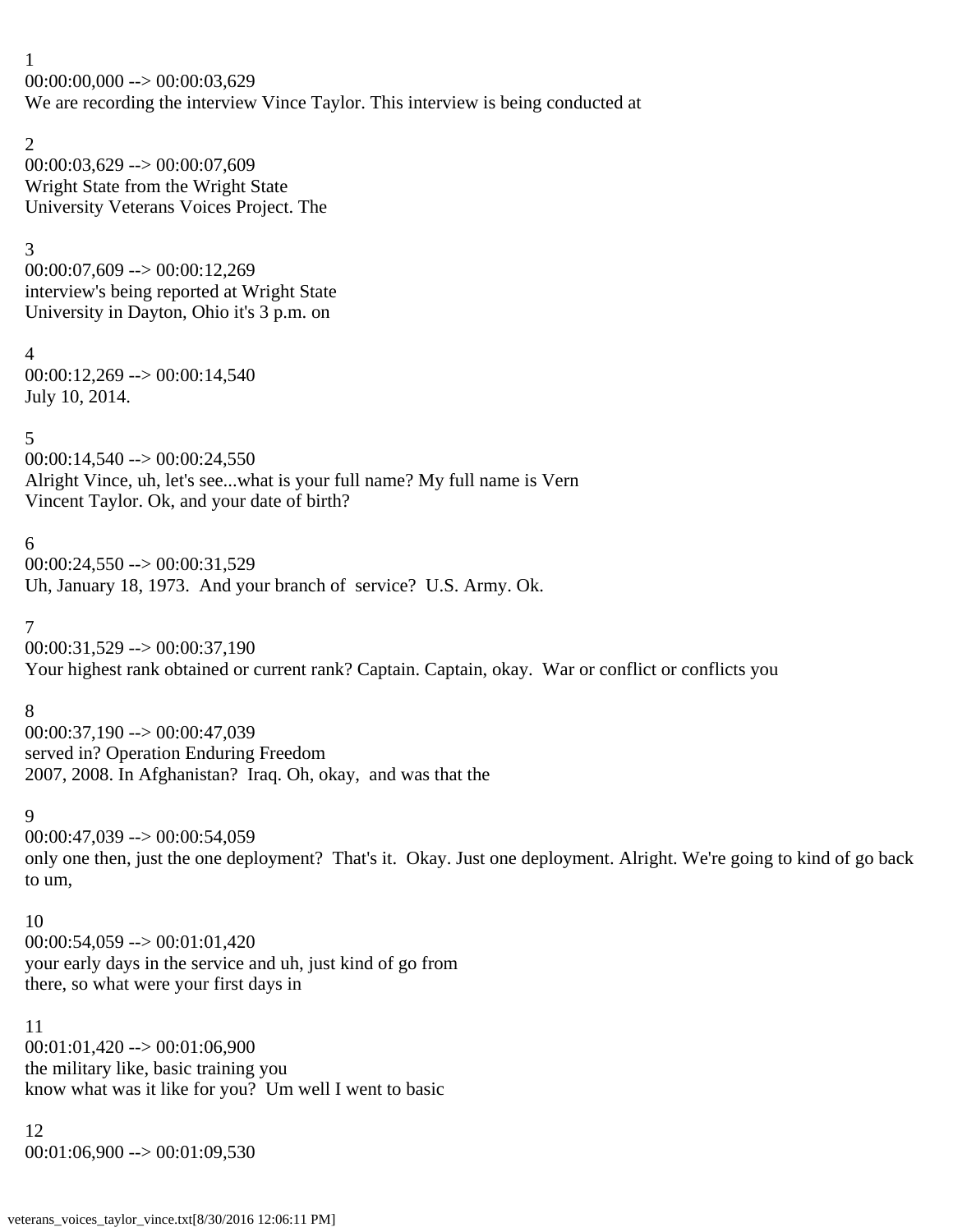training in 2005,

## 13

 $00:01:09,530 \rightarrow 00:01:16,240$ you know I enlisted in 2005 went to basic training I was 31 years old so I was one of the older ones

# 14

 $00:01:16,240 \rightarrow 00:01:22,600$ and my platoon so obviously they stuck me in the responsibilities of like squad leader

# 15

 $00:01:22,600 \rightarrow 00:01:33,750$ stuff like that so it was good though. I had a good time in basic training, it was alright, you know I mean, they keep you busy. Okay. Were you doing

# 16

00:01:33,750 --> 00:01:40,780 OCS immediately after that or, 'cause you're an Officer. Right, right, right, after that I went to OCS at

# 17

00:01:40,780 --> 00:01:44,220 Fort Benning, Georgia at Officer Candidate School there,

# 18

 $00:01:44,220 \rightarrow 00:01:50,650$ and then graduated from there in 2006 and Commissioned. Ok was that the plan all along then, like when you went in? but

# 19

 $00:01:50,650 \rightarrow 00:01:58,370$ when you went in you were planning on doing the OCS immediately after...? Right, right I, I wanted to OCS, that's why I enlisted. Ok.

# 20

00:01:58,370 --> 00:02:07,460 Yes. Let's see.... any other stories anything memorable that you can remember from basic that you know kind of

# 21

 $00:02:07,460 \rightarrow 00:02:13,730$ stuck with you know, I'm sure you got plenty. Yeah, I mean I don't know, it's just basic

# 22

 $00:02:13,730 \rightarrow 00:02:16,950$ training. I mean you get [inaudible] of time to eat,

# 23

 $00:02:16,950 \rightarrow 00:02:20,530$ you know so if your food was hot you wanted to get as much in you as you could

# 24

 $00:02:20,530 \rightarrow 00:02:24,320$ 

so you poured water on it to eat it real quick and 'cause you'd have to shovel it in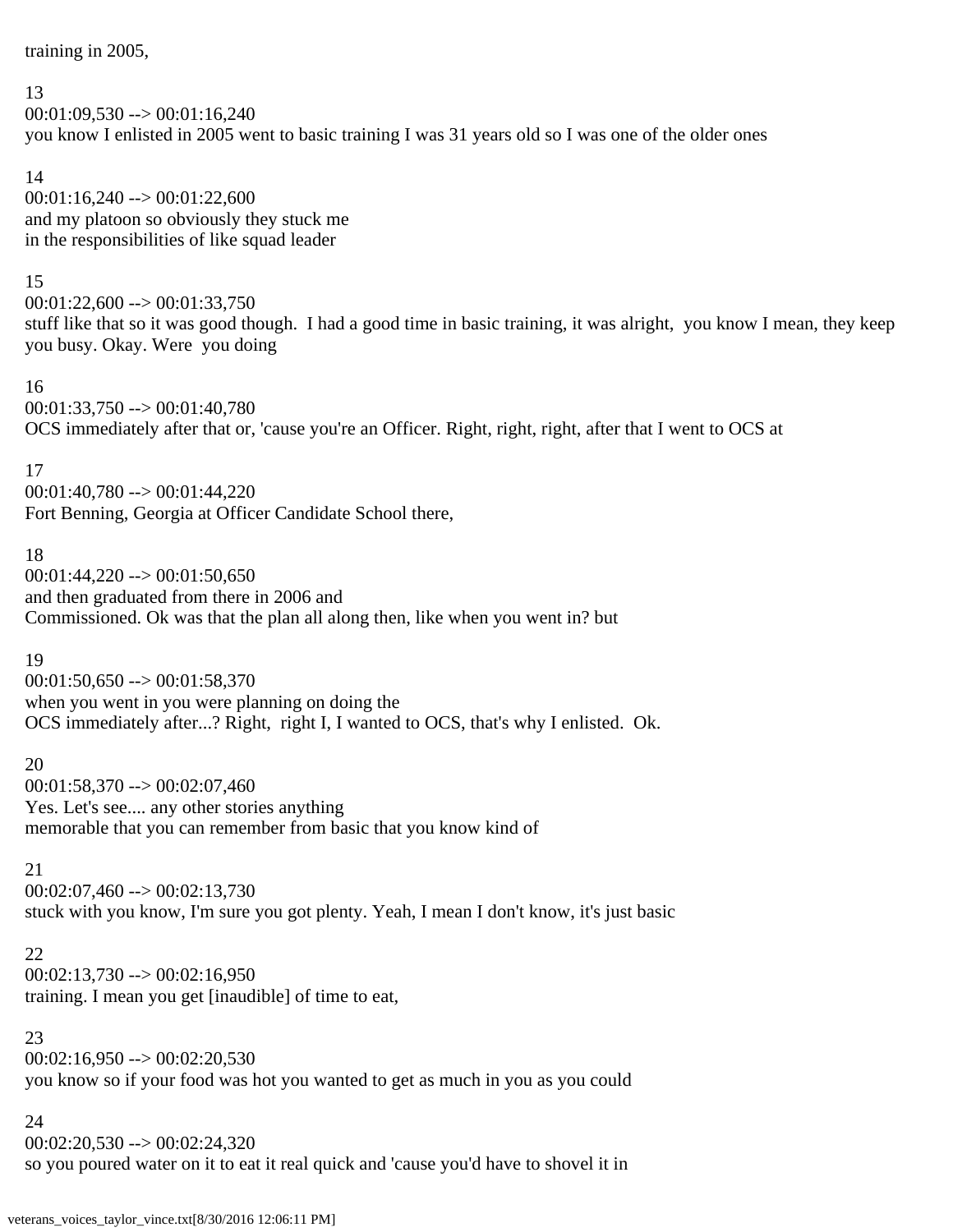$00:02:24,320 \rightarrow 00:02:31,040$ 

pretty fast, 'cause they'd make you leave after I think we had 10 minutes. Uh, the first day we got there we did

# 26

00:02:31,040 --> 00:02:39,070 the lift over the head with the duffle bags and one guy passed out, and that was kind of interesting, they didn't know he was passed out until they couldn't wake him up

# 27

00:02:39,070 --> 00:02:46,680

so they just came and got him, the medics did and carted him off like litter. Those, those are probably the most two distinctive

### 28

 $00:02:46,680 \rightarrow 00:02:52,250$ memories about basic training I mean it's just basic training, you do all kinds of crazy stuff in

# 29

 $00:02:52,250 \rightarrow 00:02:59,660$ basic training so...Yeah. Okay, let me step back here do some biographical information that I missed um, when

30  $00:02:59,660 \rightarrow 00:03:01,360$ and where were you born?

31  $00:03:01,360 \rightarrow 00:03:04,650$ Findlay, Ohio. Ok, and you'd already said your birthday.

32  $00:03:04,650 \rightarrow 00:03:10,230$ What were your parents occupations? Uh, teachers. They were both teachers? Yes. Ok.

## 33

00:03:10,230 --> 00:03:17,829 Were either of them in the military? No. Any family in a military besides you? Uh, my dad's brother was briefly in, uh, my mom's sister's

34 00:03:17,829 --> 00:03:22,329 husband was in the Army, and

## 35

 $00:03:22.329 \rightarrow 00:03:32.180$ her cousin was in the Air Force, my dad's cousin was in the Air Force, my dad's uncle was in the Air Force, my dad's dad was in the Air, Army Air Service

## 36

 $00:03:32,180 \rightarrow 00:03:43,950$ I guess was under the Army back in World War II. Okay. My grandpa served in World War II, uh but my dad never did.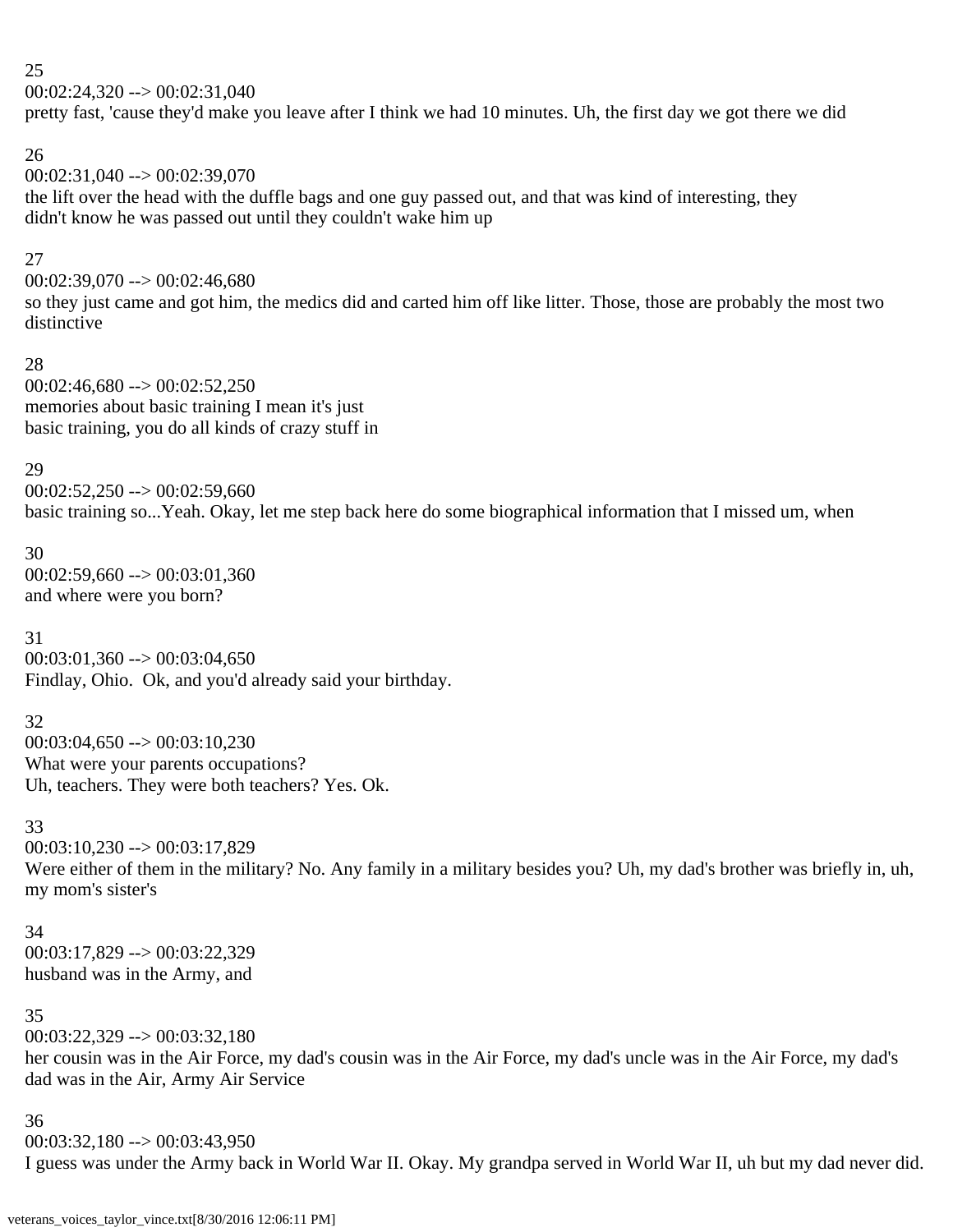Ok. My grandpa did. Your grandpa did but your dad didn't, ok.

# 37

 $00:03:43.950 \rightarrow 00:03:52.200$ What about your siblings? Do you, did you have any siblings? Yeah, two sisters. Two sisters, ok. What were their names?

## 38

 $00:03:52,200 \rightarrow 00:04:02,859$ Anna and Christie. Anna and Christie, ok. And so you were 31 when you got in, what were you doing prior to that? Well I went to college and I

# 39

00:04:02,859 --> 00:04:03,930 left college, and then

## 40

00:04:03,930 --> 00:04:11,189 went, got my first job in Fayetteville, North Carolina where Fort Bragg is, and I worked in a tire plant there

# 41

 $00:04:11,189 \rightarrow 00:04:13,590$ in quality control

# 42

 $00:04:13,590 \rightarrow 00:04:21,970$ and I worked there for over five years and I, 9/11 happened so I got a little patriotic and decided to join

# 43

00:04:21,970 --> 00:04:32,729 the Army, so I resigned at the factory and joined enlisted in the US Army. Ok, and uh, you said you went to school, where did you go? I graduated college,

# 44

00:04:32,729 --> 00:04:45,729 Pensacola Christian College in Florida, Pensacola, Florida. Ok, and what was your major? History. Okay. With a minor in Mathematics. Okay, let's see....And you uh, so you enlisted and

# 45

 $00:04:45,729 \rightarrow 00:04:53,270$ then you went to OCS right after, right? Basic training and OCS, absolutely, both, had to do both. Ok so when you sign up that you

# 46

 $00:04:53,270 \rightarrow 00:04:59,510$ do you technically enlist then? Yeah, you enlist and you know if you don't make it through Basic, or Basic Career IT

## 47

 $00:04:59,510 \rightarrow 00:05:05,139$ then you know you're I don't know I guess you couldn't go to OCS but I

# 48 00:05:05,139 --> 00:05:11,669

veterans\_voices\_taylor\_vince.txt[8/30/2016 12:06:11 PM]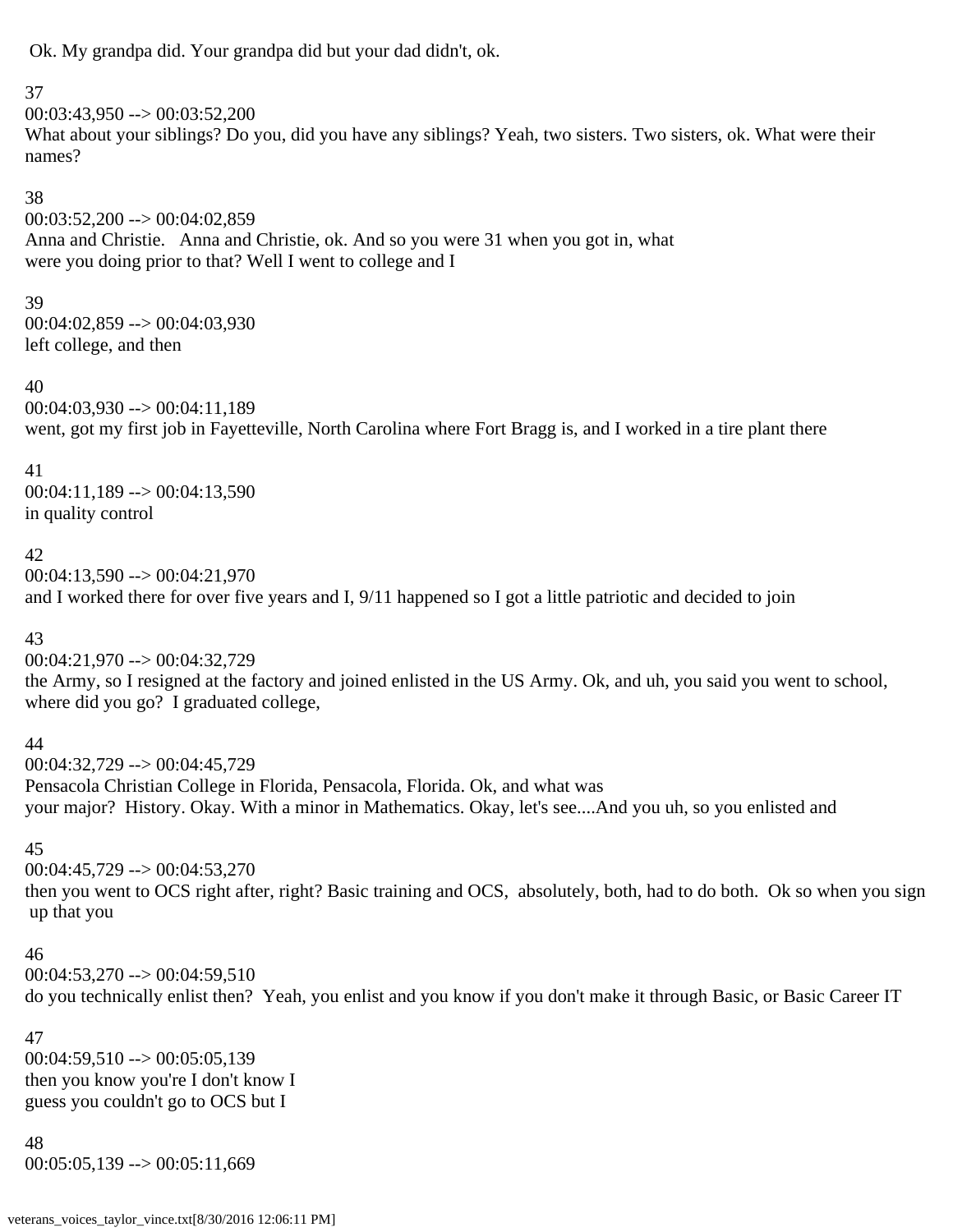I signed up with the OCS options so after Basic I went to OCS. So, do you know what would have happened if you wouldn't you

49  $00:05:11,669 \rightarrow 00:05:18,729$ have gone through OCS? I would have been enlisted for another three or four years. Till my contra, see initially they

50 00:05:18,729 --> 00:05:23,930 give you a four contract as an enlisted person and then when you go to OCS if you

51 00:05:23,930 --> 00:05:29,400 graduate, they actually basically do away with that enlistment and give you

52 00:05:29,400 --> 00:05:33,970 a newa, a new enlistment basically a new contract which is actually three years.

53 00:05:33,970 --> 00:05:44,830 Ok for the Officer. For the Officer side, yes. Ok, um, ok. What was a OCS like then? Uh, it was, actually I thought Basic was a

54 00:05:44,830 --> 00:05:50,249 little bit more fundamentally better

55  $00:05:50,249 \rightarrow 00:05:56,459$ than, than OCS. OCS, I mean, we did a lot of crazy things, it was more kind of a rites of passage in my

56 00:05:56,459 --> 00:06:05,929 opinion. Oh, ok. You know, we did have some academic, you know test that we had to take, as far as like military history uh, you know and like

57 00:06:05,929 --> 00:06:11,879 basic infantry skills and stuff like that but they were very easy it was more just kind

58 00:06:11,879 --> 00:06:21,779 of like just putting up with just you know, kind of crazy things like you know. You had do chin-ups before you

59  $00:06:21,779 \rightarrow 00:06:26,919$ ate, you had to do facing movements, you had to answer you know trivial things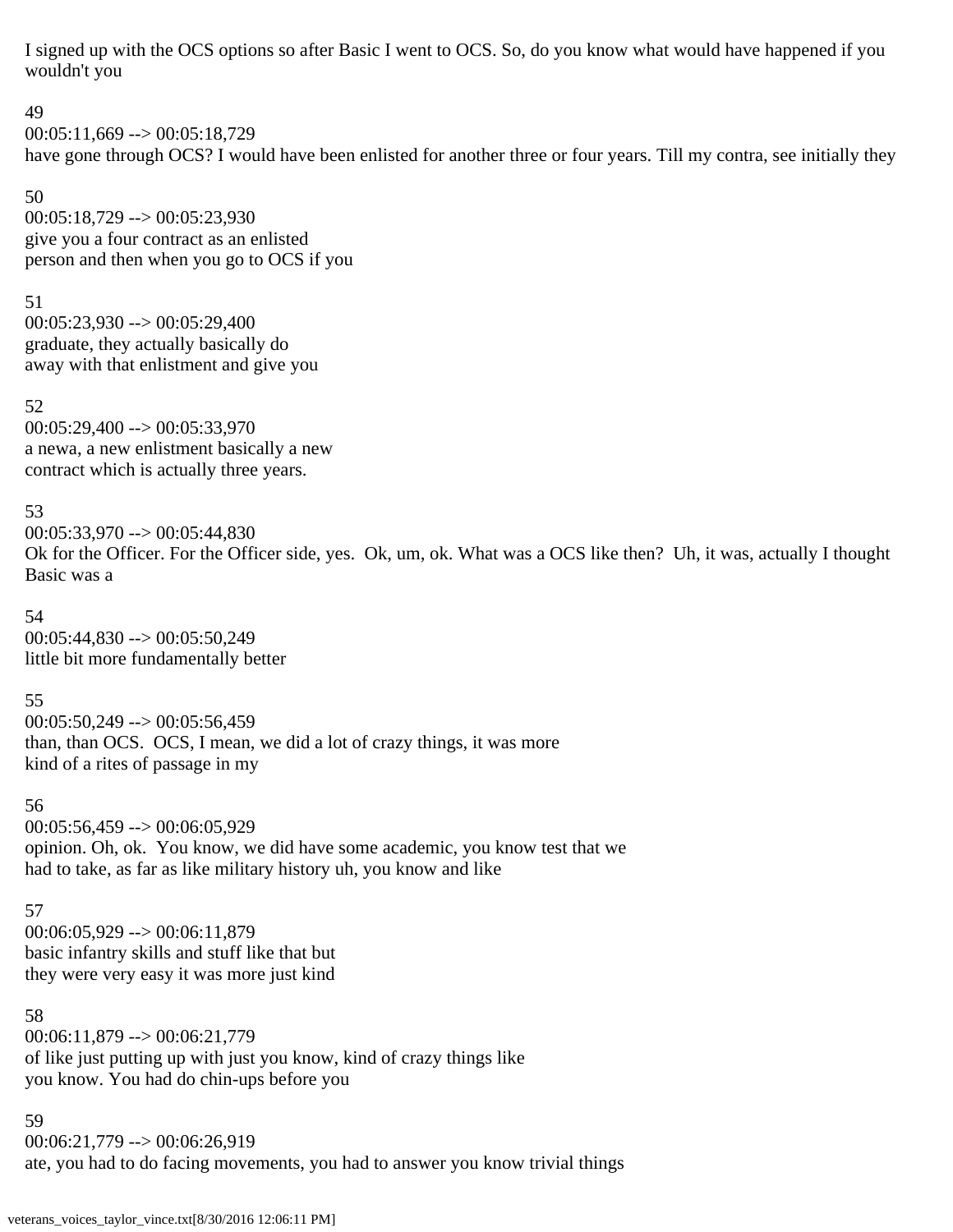60 00:06:26,919 --> 00:06:33,089 about the Army you know, or else you would get tours or more pushups or whatever if you didn't

### 61

00:06:33,089 --> 00:06:37,019 answer right or go back of the line, which those things that they ask you , the trivial

# 62

 $00:06:37,019 \rightarrow 00:06:45,659$ stuff, I've never even really had to know since then you know, it was just kind of crazy things like, name the Five Star Generals of World War

## 63

 $00:06:45,659 \rightarrow 00:06:52,759$ Two or something crazy like that you know. So they were always like just just basically testing you to

# 64

00:06:52,759 --> 00:07:00,399 see how you react to things really. I mean a lot of it in my opinion I, I felt what we learned in Basic

# 65

 $00:07:00,399 \rightarrow 00:07:05,149$ Training a lot more useful than what you really learn in OCS and OCS was

66 00:07:05,149 --> 00:07:06,329 twice as long

# 67

 $00:07:06,329 \rightarrow 00:07:17,349$ so, well almost, so it's just kinda like a twice as long Basic Training basically and you, and they don't cover, basically, like at least in Basic Training like you

## 68

00:07:17,349 --> 00:07:27,419

get to learn how to you know throw a grenades, you know, shoot weapons, you know shoot AT-4's and stuff like that. Well OCS they, I guess they expect you

## 69

00:07:27,419 --> 00:07:31,740 to know all that since you've already been through the most of you, most of them

## 70

 $00:07:31,740 \rightarrow 00:07:38,130$ through, you know some sort of enlistment or Basic Training, so they just do more kind of just

# 71

 $00:07:38,130 \rightarrow 00:07:46,740$ weird you know, like walk on a certain side of the pavement, you know do this do that, you know maybe do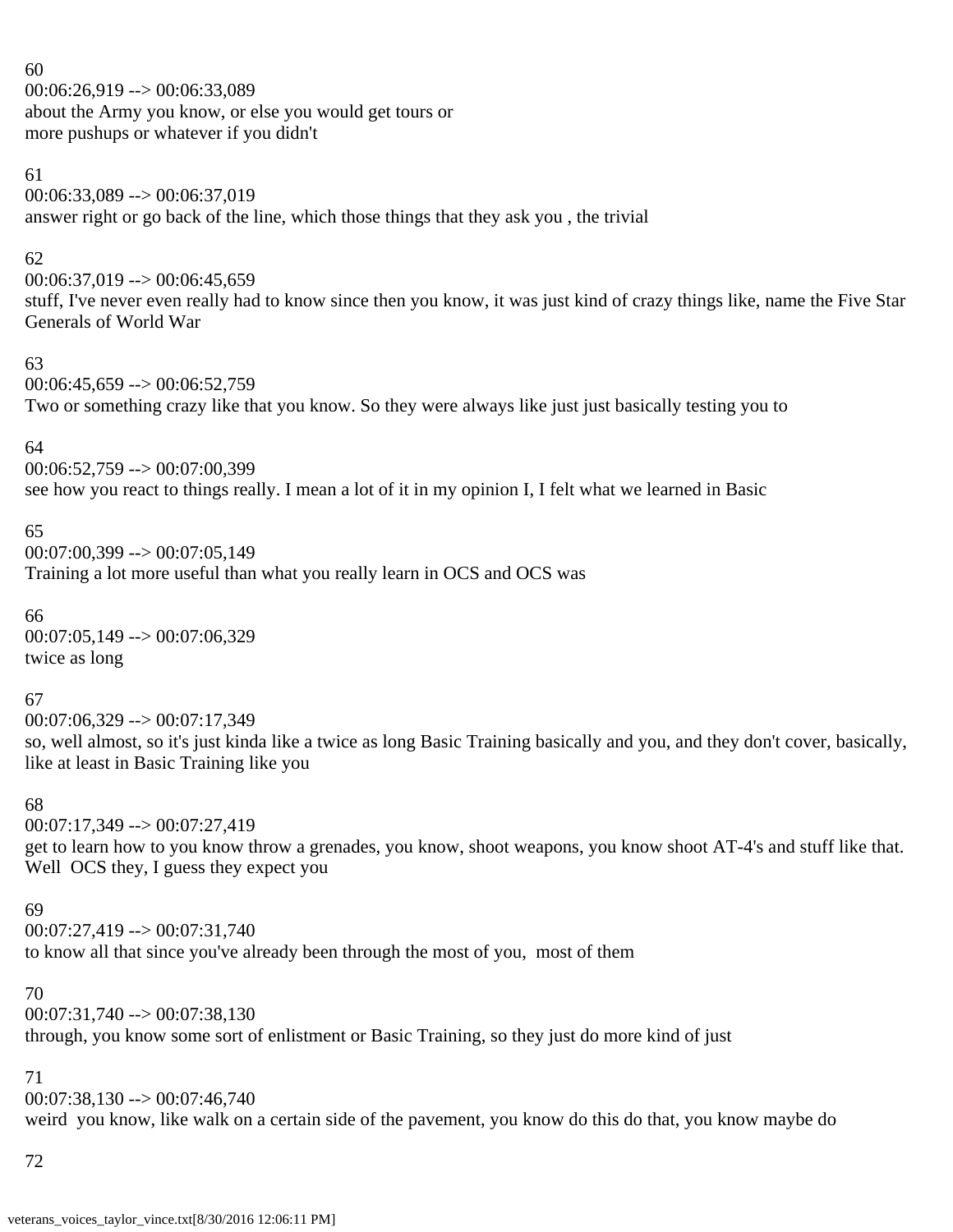00:07:46,740 --> 00:07:54,710 lunges around the building just crazy things like that, just weird stuff, you know, just weird rules. Yeah. Sing the Army

### 73

 $00:07:54,710 \rightarrow 00:08:01,530$ song every night saw before you go to bed and stuff like that. Bizarre things. Ok, so you don't feel like you got a lot out of

74 00:08:01,530 --> 00:08:06,669 OCS though? Well I mean it's it was mandatory for me to get a commission and

75 00:08:06,669 --> 00:08:12,780 obviously OCS has been around longer than I've been alive so it must work, you know for

## 76 00:08:12,780 --> 00:08:21,270 them but right, I just felt like that, I don't know, it didn't really have a whole lot to do with preparing you

77

 $00:08:21,270 \rightarrow 00:08:25,550$ actually to be an officer, it was just kind of like a rite of passage, that's my opinion.

# 78

 $00:08:25,550 \rightarrow 00:08:34,240$ This is all my opinion, you know what I mean. You know obviously the Army knows what they're doing, they've been doing OCS like we've been exist 1776 or

79

00:08:34,240 --> 00:08:37,329 whatever whatever but so, but that's just my opinion.

## 80

00:08:37,329 --> 00:08:44,790 Ok, um...let's see...

81 00:08:44,790 --> 00:08:47,830 Why did you choose the Army?

82

 $00:08:47,830 \rightarrow 00:08:57,580$ Uh, well actually it was kind of weird, I actually put in paperwork for the Air Force and and actually

83

 $00:08:57,580 \rightarrow 00:09:05,860$ had talked to the Navy first as well and they were all actually, the recruiters were all actually in the same building. And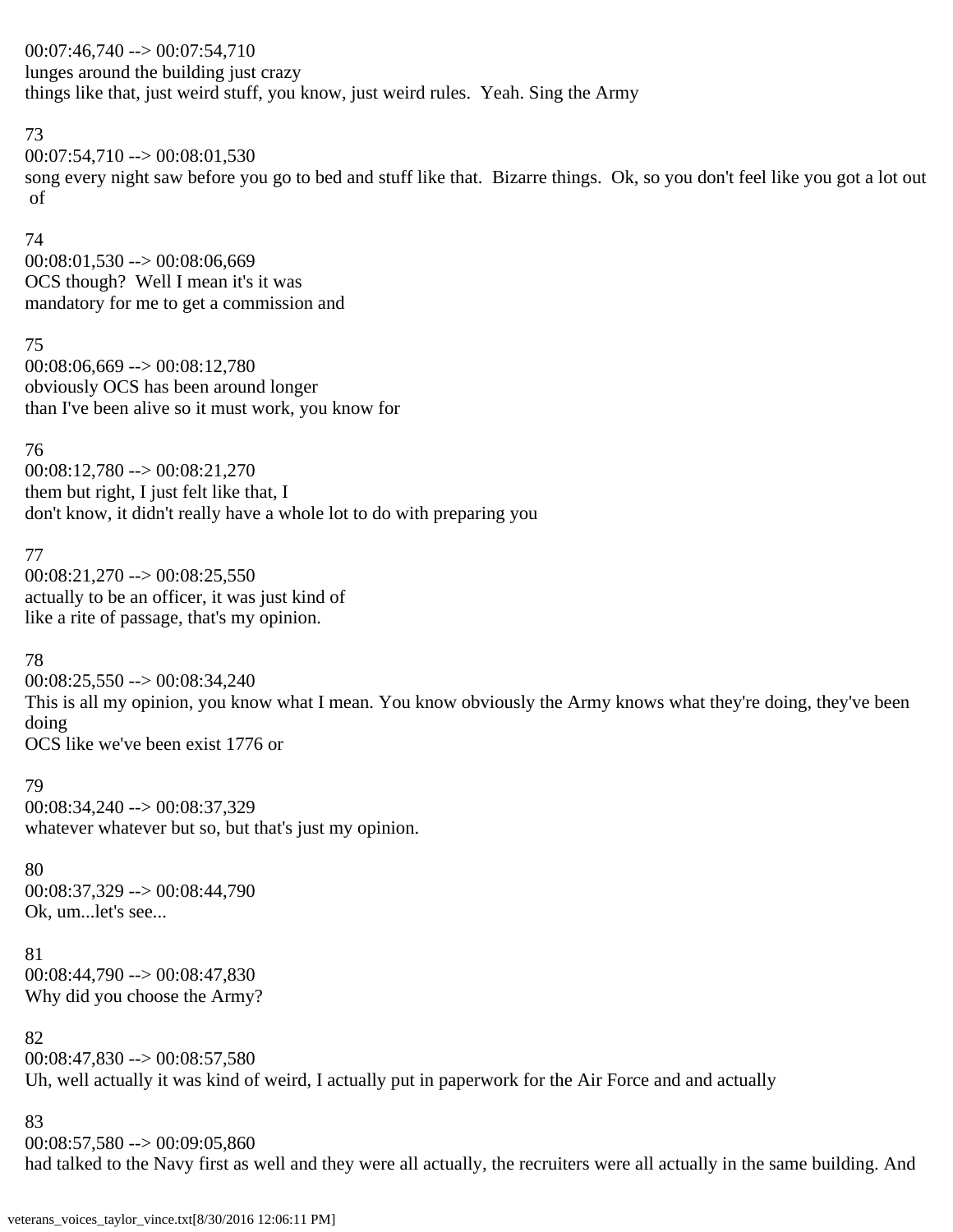the day I went

### 84

 $00:09:05,860 \rightarrow 00:09:11,660$ to check on my paperwork for the Air Force I walked by the Army guy and he was just standing

# 85

 $00:09:11,660 \rightarrow 00:09:17,080$ outside his door and he just started, he goes hey, you know, are you thinking about the service? I was like right I just

# 86

00:09:17,080 --> 00:09:22,210 stopped in to see where they were with my paperwork I submitted to go in to enlist in the Air Force. And he was like

# 87

00:09:22,210 --> 00:09:28,790 what were you interested in? Just started talking to me you know and brought me into his office and then basically

# 88

00:09:28,790 --> 00:09:35,790

it was he got me into the Army quicker than the Air Force got me into the Air Force, that's, that's how it happened. Really, so

# 89

 $00:09:35,790 \rightarrow 00:09:47,150$ that's how it happened. Yeah. I got into the Army quicker than I did in the Air Force. Well, yeah, well it works I guess. In the Navy I was too old. They like guys under 28 years old, so

# 90

 $00:09:47,150 \rightarrow 00:09:58,650$ they didn't even really entertain me. Oh, okay. They basically didn't want anything to do with me. Navy they were just like you know, I was kind of, they weren't as interested because you

# 91

 $00:09:58,650 \rightarrow 00:10:02,570$ know the only part of the Navy I was ever really interested in was the SEA 01. They

# 92

00:10:02,570 --> 00:10:08,960 can't guarantee that because it's really a very grueling you know, route to go and not

# 93

00:10:08,960 --> 00:10:17,939 everybody makes that so you know unless you want to be on the ship or aircraft carrier you know the Navy was kind of not really as appealing to me

## 94

00:10:17,939 --> 00:10:22,929 or a submarine... Yeah. which I wasn't, I wasn't too sure that I wanted to do that. Right. You know so...

## 95

00:10:22,929 --> 00:10:33,139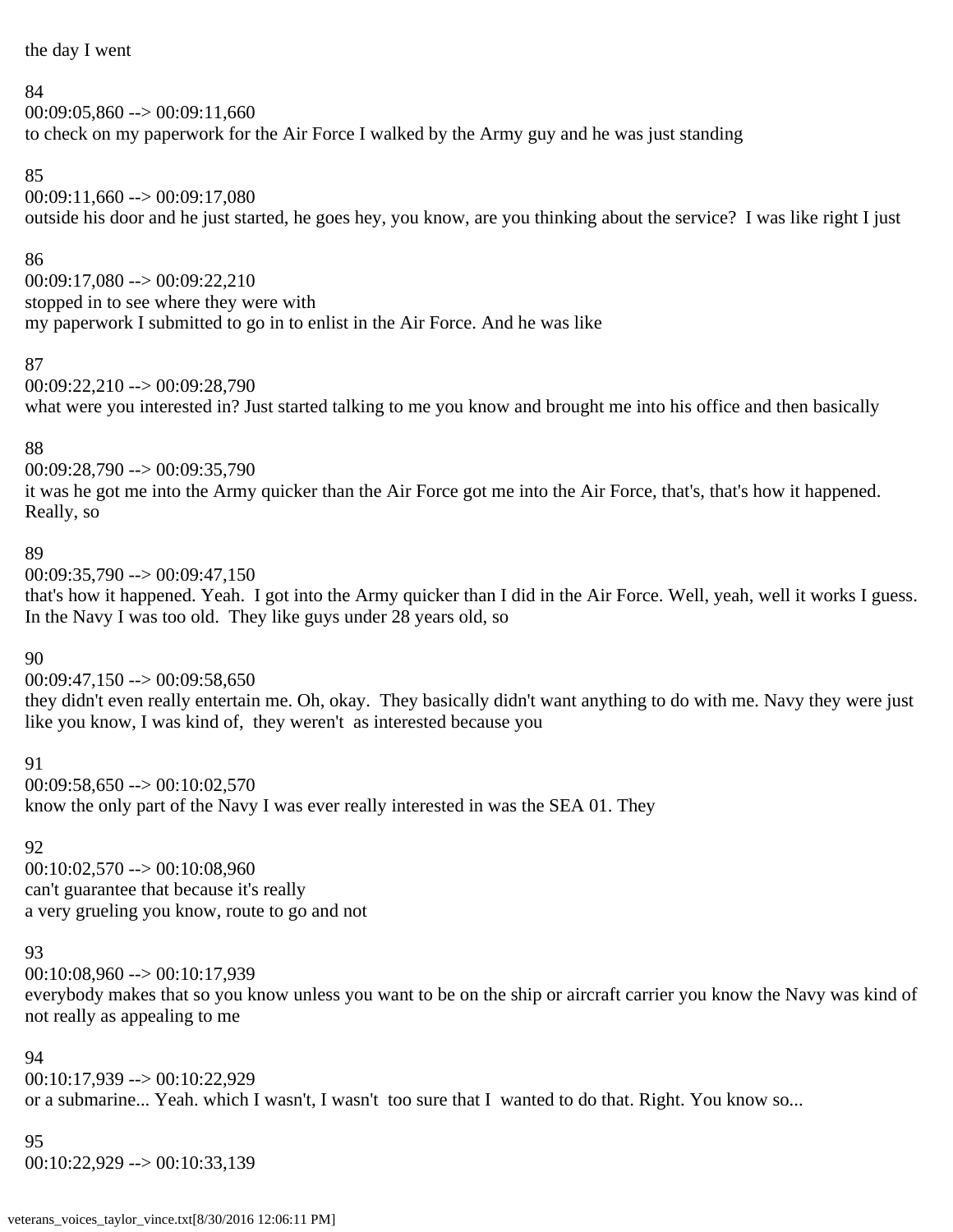Ok, um so let's see, how did you um, how did you adapt to that lifestyle, I mean you go from you know,

### 96

00:10:33,139 --> 00:10:38,039 being the civilian to having to go through Basic and all that stuff, I mean that's gotta be, that's gotta be tough

### 97

00:10:38,039 --> 00:10:46,099 what was that, what was that experience? Did you deal with it well? Yeah I think Basic was good. Um, actually I got along really good with my Drill Sergeants, I guess

## 98

00:10:46,099 --> 00:10:52,470 not everybody probably has that experience. Uh, OCS was a little tougher just because, but I think it

### 99

00:10:52,470 --> 00:10:56,909 was probably tougher on everybody you know. They make it that way on purpose I'm sure.

# 100

00:10:56,909 --> 00:11:02,299 Uh, it was actually a lot more tougher, like I said I always said I'd be willing to go through Basic

# 101

00:11:02,299 --> 00:11:12,199 again before I would OCS. Ok. Uh, but I don't know you just do it you. You just adapt I mean

# 102

00:11:12,199 --> 00:11:22,029 it's not, you just adapt. Right. And if you don't you don't make it. Yeah. It's okay, yeah. Too many people don't make it.

# 103

00:11:22,029 --> 00:11:28,239

Through OCS? Is there a lot of....Yeah, OCS was a bigger loss rate than Basic Training. Of course there were some that

# 104

00:11:28,239 --> 00:11:35,599 didn't make it at Basic either, but OCS, yeah they a lot of people are weeded out or had to recycle. Okay. Did

# 105

00:11:35,599 --> 00:11:38,199 you feel like you said you got along with your Drill Sergeants fairly well, do you think

## 106

00:11:38,199 --> 00:11:42,169 that was because you' were older you think and then they were dealing with a bunch of 18 year olds, it was nice to have someone a little

## 107

 $00:11:42,169 \rightarrow 00:11:46,030$ bit older, or....? Uh, could be, I don't know, I really don't know, I just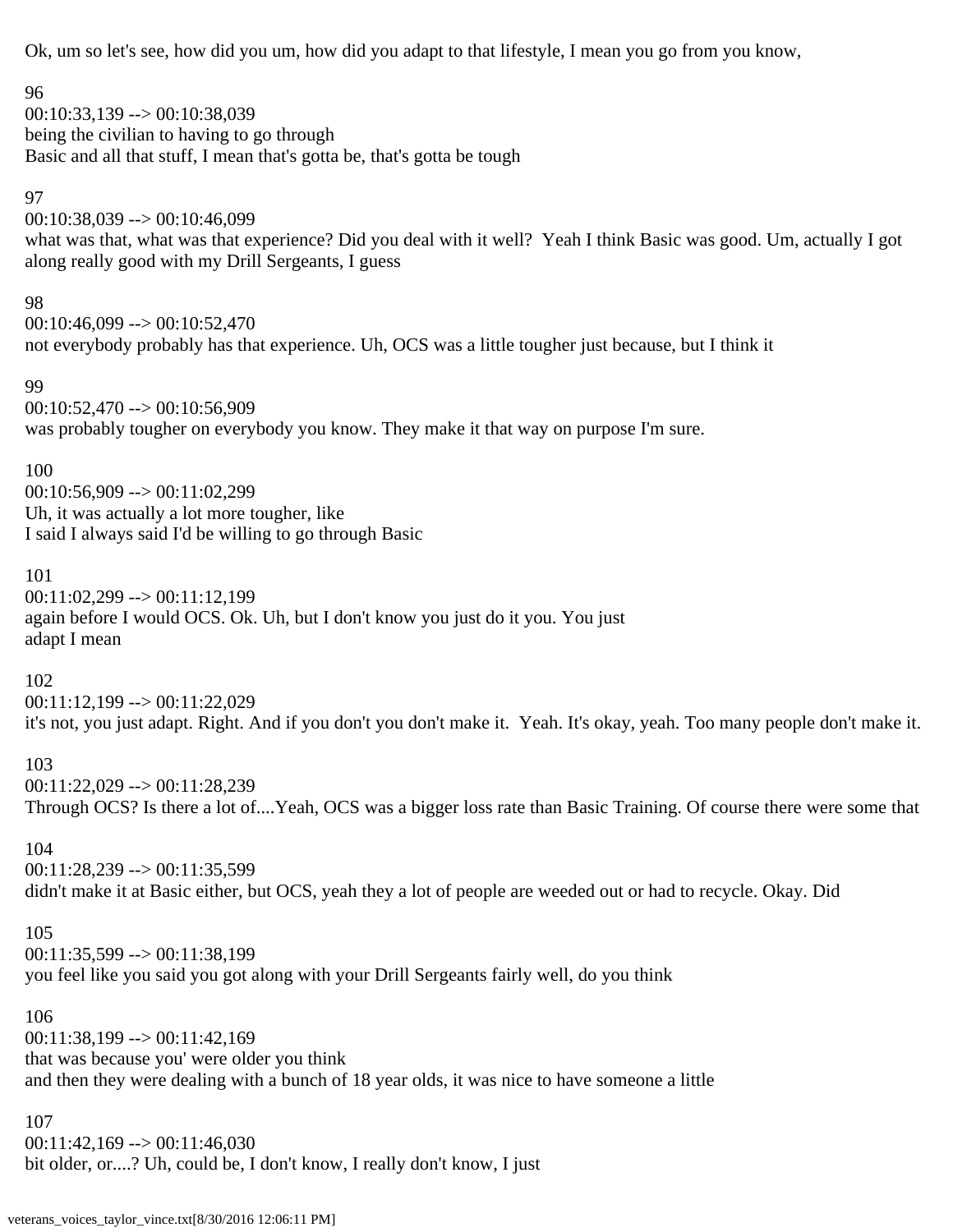$00:11:46,030 \rightarrow 00:11:51,640$ 

some people just go along with better than others. It's like any other job that you go to. I mean there are some people that you get

### 109

00:11:51,640 --> 00:12:00,790 along with that you work with, others you don't. Fortunately, for me I got along with my Drill Sergeants really well so you know, well as well as you can get along with a Drill Sergeant, you know. Yeah,

### 110

 $00:12:00,790 \rightarrow 00:12:08,290$ alright, um well let's see, after OCS then you did what right after OCS? Well, you know, they they sent me

### 111

00:12:08,290 --> 00:12:19,270 orders back to Fort Sill and so then I uh went to Fort Sill and I, oh, the orders had me go to Fort Sill for the, back then they

112

 $00:12:19,270 \rightarrow 00:12:24,430$ called it FAOBC for Field Artillery Officer Basic Course now its called BOLC. And so I had to do

113 00:12:24,430 --> 00:12:30,930 that. It's a school for about six months...how long....teach you more about artillery

## 114

00:12:30,930 --> 00:12:37,020 as the Officer side of the house of artillery. Ok 'cause that's your that was your that was your specific job then was an Artillery Officer?

115  $00:12:37,020 \rightarrow 00:12:40,190$ Yeah, yeah, I got commissioned they sent me

## 116

00:12:40,190 --> 00:12:51,000 orders to become an Artillery Officer. Ok. Um, so yeah, I became an Artillery Officer and then my first unit I went to was

## 117

 $00:12:51,000 \rightarrow 00:13:00.530$ the a well was a MRS unit, Multiple Rockets Systems unit and, I was I was, initially served as a platoon leader of

# 118

00:13:00,530 --> 00:13:09,970 a platoon of about 32 soldiers, uh, there's like usually four platoons to make a battery, there's about 120

## 119

00:13:09,970 --> 00:13:17,300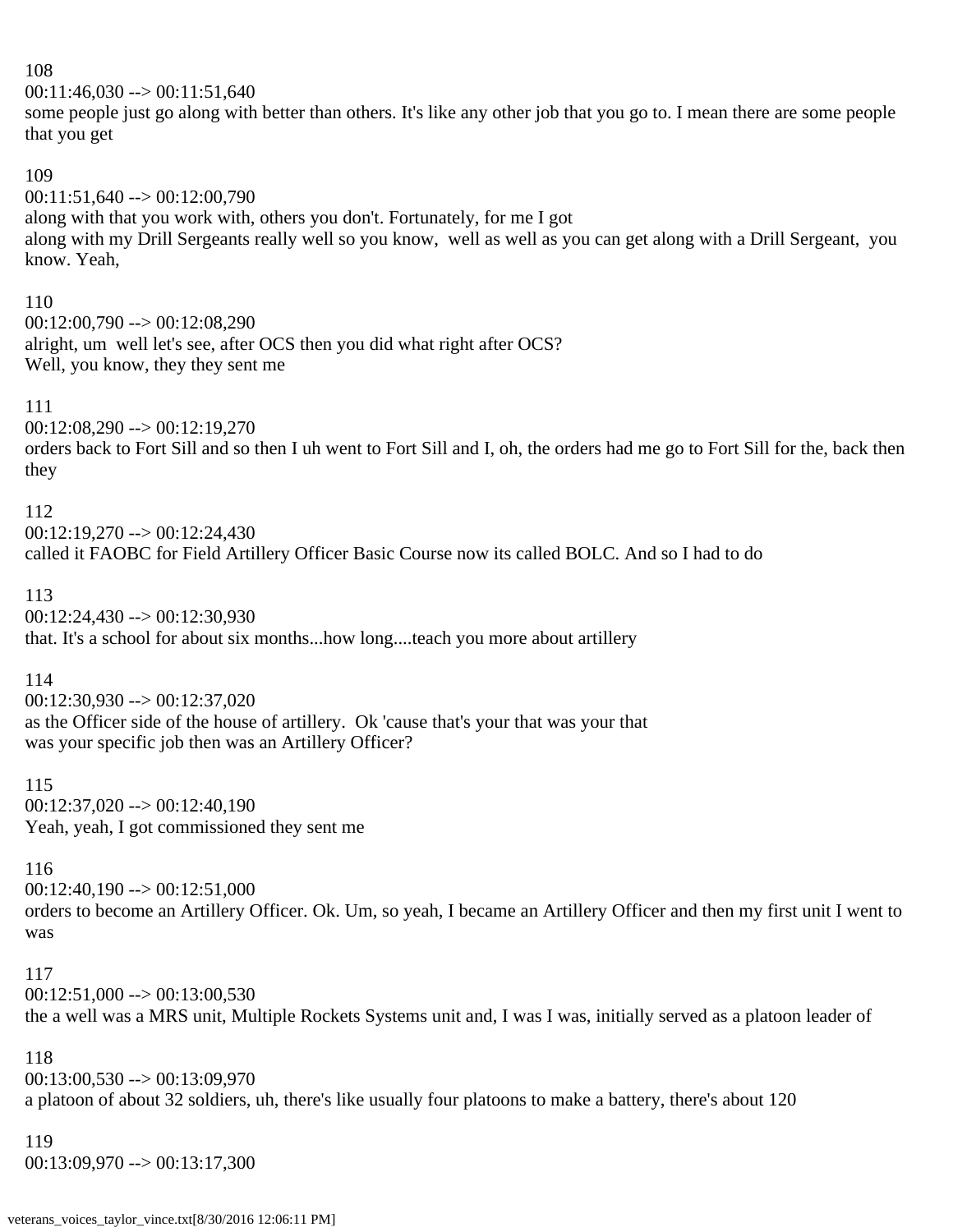soldiers and there's so there's a platoon leader for each platoon so there's usually ideally there's four Lieutenants and when I

120  $00:13:17,300 \rightarrow 00:13:22,310$ first got there I think we only had two other Lieutenants and then we got

121 00:13:22,310 --> 00:13:23,570 another one and then

122 00:13:23,570 --> 00:13:27,220 so we did some training for about a year and then

123 00:13:27,220 --> 00:13:37,240 in 2007 we we got orders to go to Iraq and shoot rockets in Iraq so but they

124  $00:13:37,240 \rightarrow 00:13:42,560$ didn't take our whole battery they only took basically about a platoon and a half well

125  $00:13:42,560 \rightarrow 00:13:56,360$ basically two platoons and so they they out of the four, um, four, there was four of us Lieutenants so they they only took like

126 00:13:56,360 --> 00:14:01,959 two of us so I was one of the ones they chose, the Commander and First Sergeant chose to take.

### 127

00:14:01,959 --> 00:14:12,470

They said because I was older and more mature is what they said, I don't know if that's really true but that was their excuse so me and another Lieutenant

### 128

 $00:14:12,470 \rightarrow 00:14:19,660$ 

we went and it was a detachment. OK. And, basically were to provide fire support

### 129

 $00:14:19,660 \rightarrow 00:14:27,199$ for well the maneuver elements in Iraq. OK. Now so you were in Iraq. You guys made it over there

130

00:14:27,199 --> 00:14:32,519 We flew over there in a C-5 with our launchers underneath us. Oh, ok, so you guys didn't do any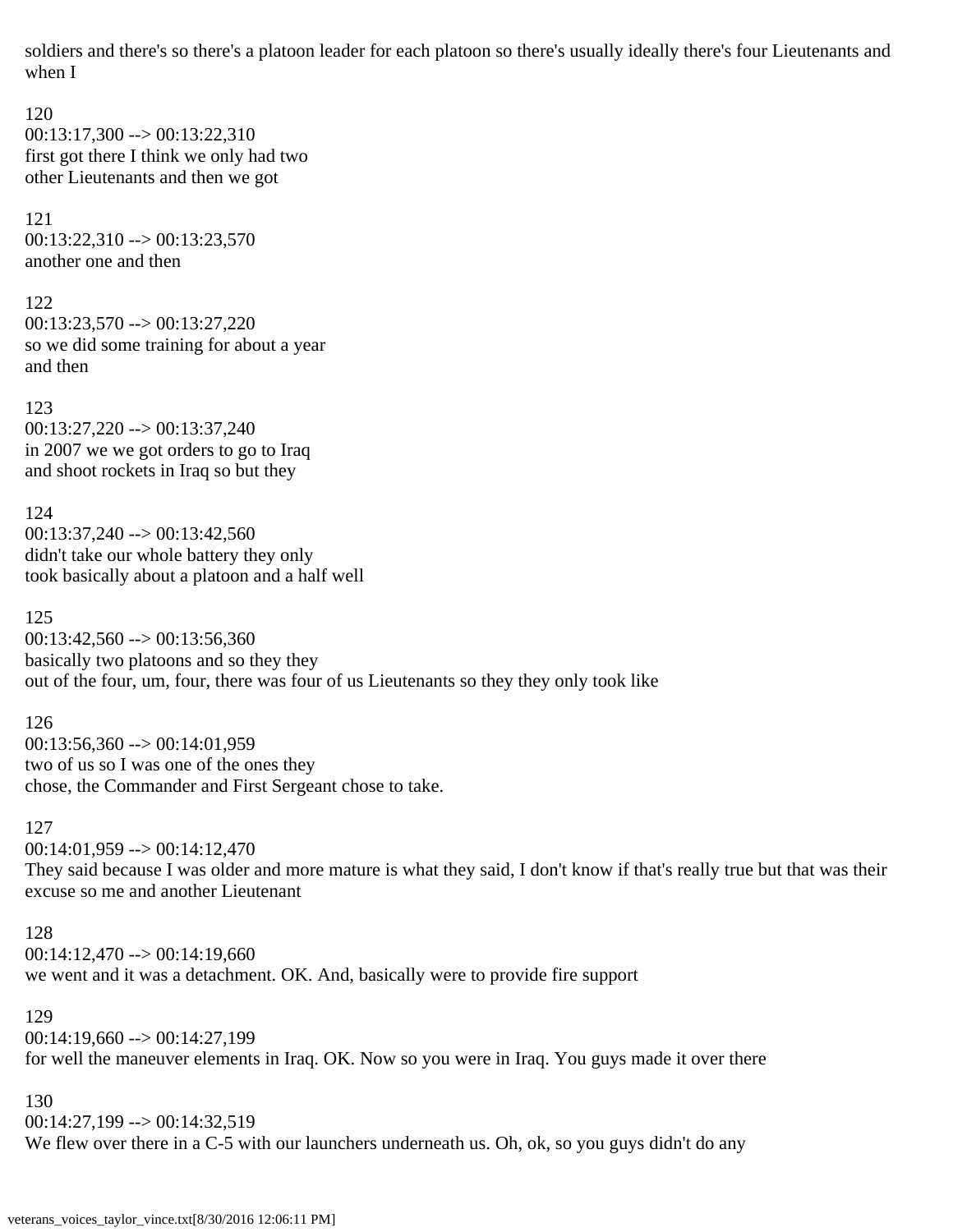131 00:14:32,519 --> 00:14:40,430 civilian flights on the way it was all military? Yeah, on the way it was all military. Okay so where, what part of Iraq were you guys in?

# 132

 $00:14:40.430 \rightarrow 00:14:51.189$ 

We were all over. Oh, okay so you guys moved around a lot then. Yeah, because we were providing fire support to whoever whoever needed us. I mean we started out started out outside of Baqubah, then we went kind of outside

# 133

00:14:51,189 --> 00:14:59,580

of uh, Baghdad for awhile, and then we went kind of outside of Tikrit a little while, went up to Mosul, outside of Mosul a

## 134

 $00:14:59,580 \rightarrow 00:15:05,030$ while, we were all over. Ok. How did you guys get around there then?

# 135

 $00:15:05,030 \rightarrow 00:15:11,870$ 

Um. Well they we, they usually convoyed our equipment with a security element. I flew on a chopper a lot.

# 136

 $00:15:11,870 \rightarrow 00:15:22,440$ 

Oh, okay. Uh, the doctors, I would like to say we generally flew in the choppers most of the time. Ok. Uh, where you know there are equipment they had to drive because they couldn't lift them up

## 137

00:15:22,440 --> 00:15:29,170

with a chopper. Right. You said, how many guys, I don't know if I missed it, how many guys did you say came over from your battery?

## 138

 $00:15:29,170 \rightarrow 00:15:30,100$ Detachment.

## 139

00:15:30,100 --> 00:15:36,970

Uh, it was about two platoons worth. I don't remember an exact number. Ok, so around 60 or 80 somewhere in there? Yeah, maybe

## 140

 $00:15:36,970 \rightarrow 00:15:50,290$ 

not even quite that much. No, ok, ok. Closer to high 40's or 50's, like 48 or 50. Oh really, ok ok. I'm not really sure so I don't want to tell you anything wrong. No, no, no, just a rough estimate, that's fine. Um, so you guys the officers flew

## 141

 $00:15:50,290 \rightarrow 00:15:55,780$ to the locations you guys were ordered to go, um, in-country, now you said your equipment

## 142

 $00:15:55,780 \rightarrow 00:16:01,110$ 

was driven, was that by your guys or did you guys have separate convoys that took them or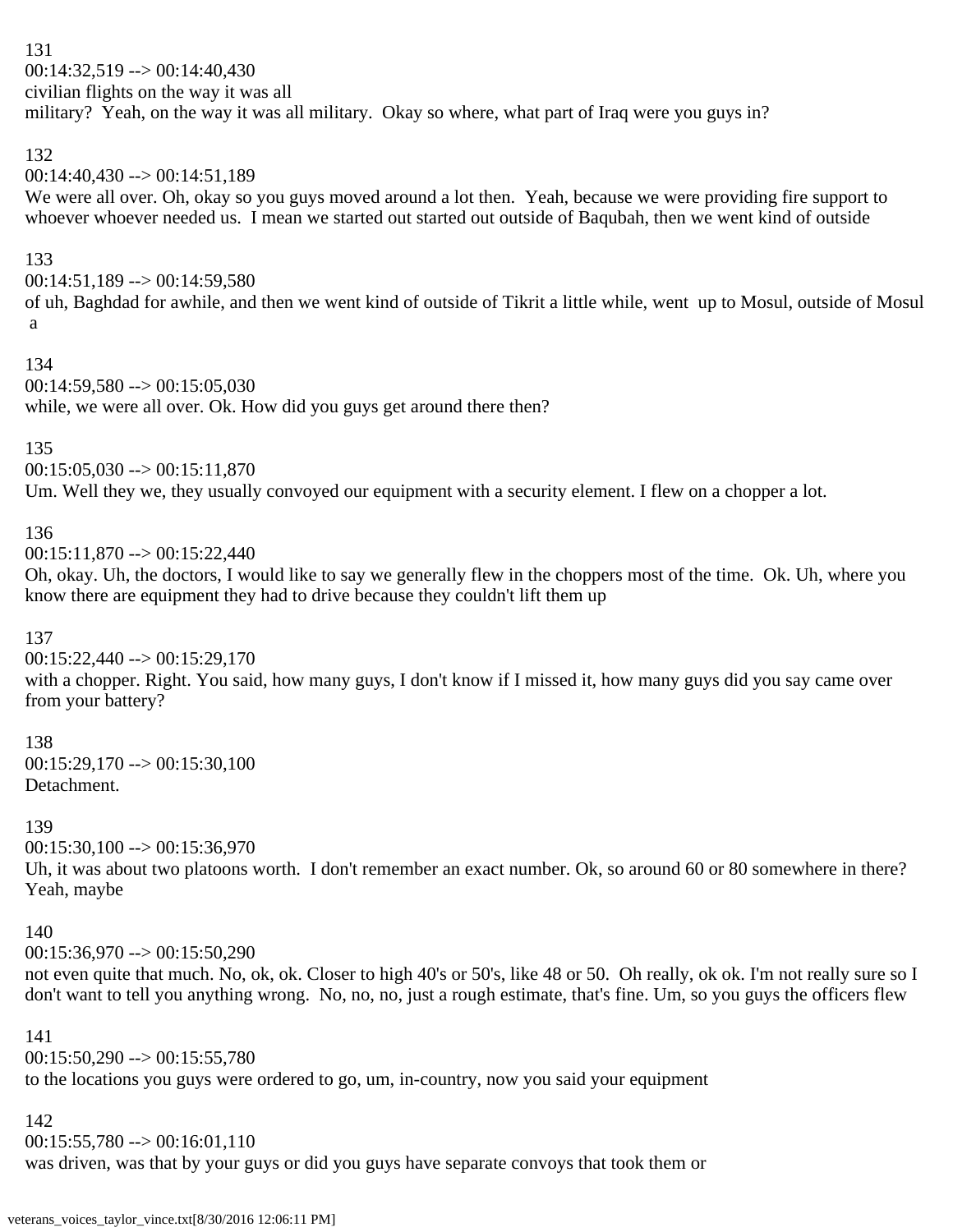143  $00:16:01,110 \rightarrow 00:16:06,350$ how did that work? Um, both. Both, ok. You guys have like security elements that brought your guys stuff? Yeah they would

144 00:16:06,350 --> 00:16:08,310 like task out security elements

### 145

 $00:16:08,310 \rightarrow 00:16:12,860$ for our security so you know to pro, for our protection because we don't have enough

#### 146

00:16:12,860 --> 00:16:18,200 to man all of the gun, the turrets on top....Right on top of the convoy. Convoys...

147

00:16:18,200 --> 00:16:26,040 yeah. Ok. So we always had a...Ok, um any memorable experiences that particularly stick with

## 148

 $00:16:26,040 \rightarrow 00:16:32,650$ you still or? Far as what, as far as the Iraq thing? Yeah, yeah for the deployment. Yeah. I mean

## 149

 $00:16:32,650 \rightarrow 00:16:41,230$ we did a lot of cool missions. Uh, we, we we blew up, I mean we did a lot of where the maneuver elements

## 150

 $00:16:41.230 \rightarrow 00:16:45.010$ would call for fire-forced blowout, they would come across, they'd search counter-cross a lot of homes

## 151  $00:16:45,010 \rightarrow 00:16:48,310$

booby-trapped with explosives

## 152

00:16:48,310 --> 00:16:57,040 so what they would do they cordon area off within maybe about a 50-100 meters away, make sure nobody, people were there and then they would

### 153 00:16:57,040 --> 00:17:04,480 lay you know laze the target for the grid location elevation did send that to us to me.

154  $00:17:04,480 \rightarrow 00:17:11,170$ I was the head of the fire direction center, meaning that I got the missions from higher, where the, which originated from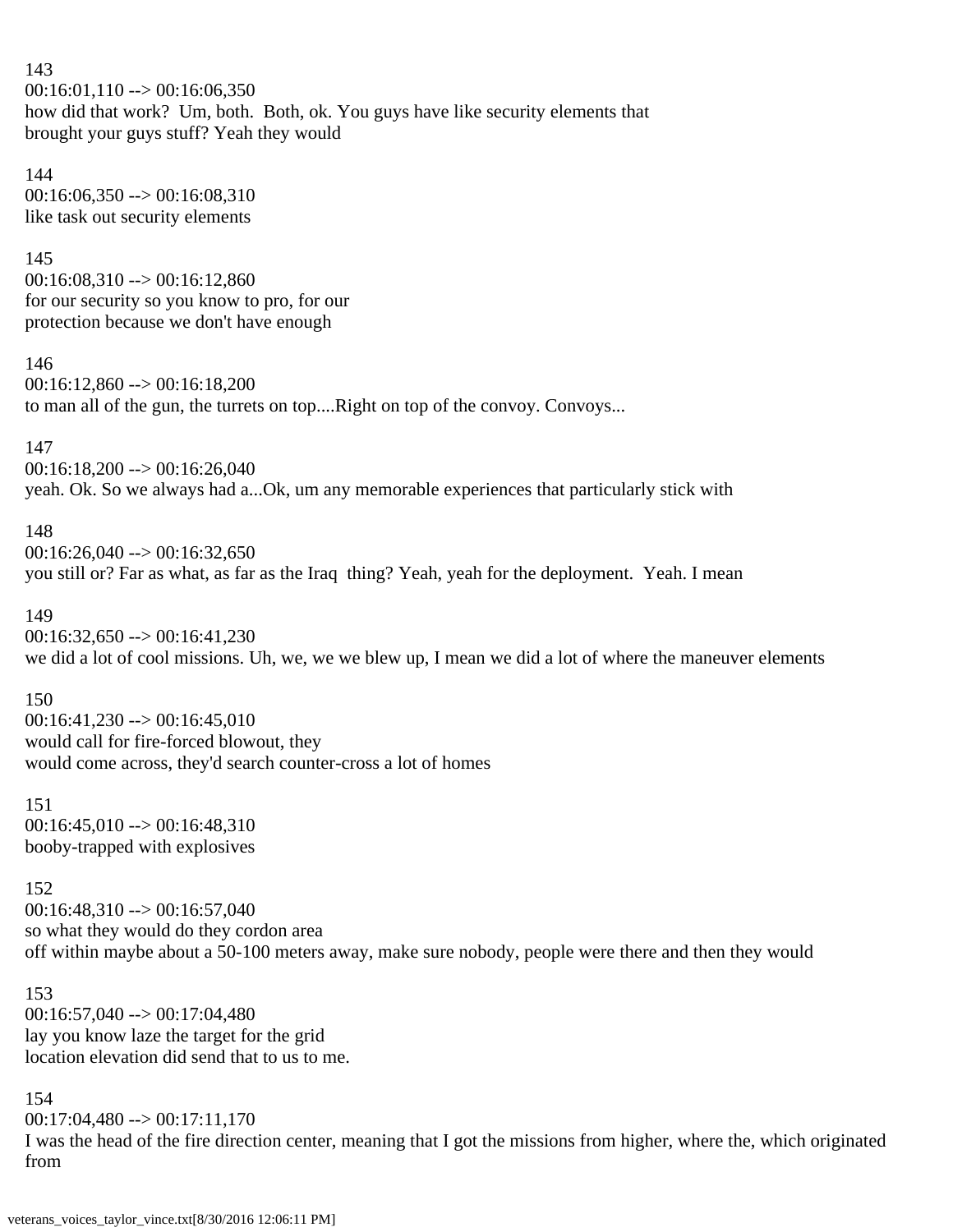155  $00:17:11,170 \rightarrow 00:17:17,020$ the forward observer you know who is working for the maneuver commander and he would send

### 156

 $00:17:17,020 \rightarrow 00:17:25,569$ 

that those that grid location and elevation to us and we would process that in my fire direction center

### 157

00:17:25,569 --> 00:17:31,940 using computers and then send it to the launcher and the launcher would shoot the rockets at the targets and

### 158

00:17:31,940 --> 00:17:41,840 we we blew up some cool stuff, uh, I know one time we had a, we we always checked out what we're hitting with a uh, with a computer program, and I don't

### 159

 $00:17:41,840 \rightarrow 00:17:47,750$ think I'll name it in case I'm not supposed to name it, but that particular program used UAV and satellite type

## 160

00:17:47,750 --> 00:17:53,070 footage and so we'd enter the grid location in there it could give us the aerial view of what we're

161 00:17:53,070 --> 00:17:54,919 going to shoot at. Oh ok.

## 162

00:17:54,919 --> 00:17:59,879 And, one time we, our our the observer sent us a mission where it was a

### 163

00:17:59,879 --> 00:18:08,379

mosque and you know that needs a corps or a division approval so uh my Corporal though was

## 164

00:18:08,379 --> 00:18:20,269

running that program says hey sir come over and look at this. I went over and looked at it. He goes it looks like a mosque and I was like yeah it does so I basically called our headquarters and I say hey look I don't know if they know this but

# 165 00:18:20,269 --> 00:18:25,179 that's a mosque and we need to have you know like basically a General to approve that

166 00:18:25,179 --> 00:18:32,669 and so the headquarters said standby. They talked to the maneuver commander and he just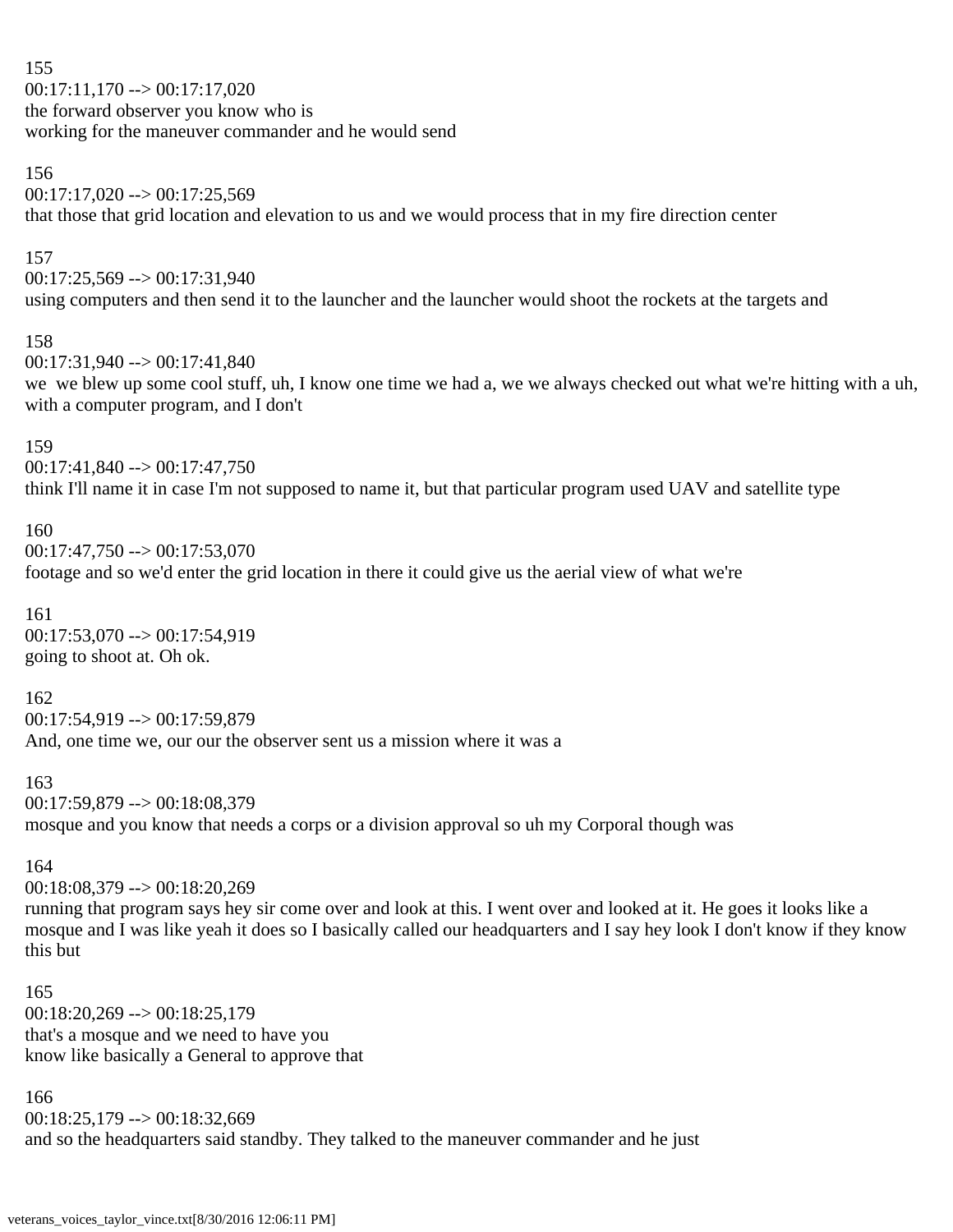00:18:32,669 --> 00:18:38,039

the maneuver commander said to that he was going to try to send in a couple of squads in to root out the

### 168

00:18:38,039 --> 00:18:44,909 terrorists in this church and stuff you know this mosque so blow it up. So he did that but anyway he got a couple, there was a couple of guys killed

### 169

00:18:44,909 --> 00:18:49,759 so that but what they did they ended up pushing most of the a insurgents into wing

## 170

00:18:49,759 --> 00:18:55,759 of the mosque so we ended up getting the approval because some soldiers were killed

171

00:18:55,759 --> 00:19:00,989 and I think actually the, I don't know how many, I don't want to tell any wrong information, uh but I think

# 172

00:19:00,989 --> 00:19:09,169

some of them were actually even Iraqi Army soldiers but uh because they were intermingled with some of our American. The ones that were

## 173

00:19:09,169 --> 00:19:18,669 killed? Yeah, in the, in the mosque, you know when he send uh, the squads in and so anyway, they were they authorized

# 174

00:19:18,669 --> 00:19:25,679 us to blow up that wing and so we did. We sent two rockets in we blew the the wing up and we got all the insurgents so

## 175

 $00:19:25,679 \rightarrow 00:19:41,559$ 

they didn't get, they hadn't noticed, the observer said for the shooting, you did, it blew up what it was supposed to blow up and quelled the you know no more insurgents were alive so to about to harrass them or shoot at them. Yeah did did that

## 176

00:19:41,559 --> 00:19:49,320

happen a lot where you guys ran into mosques where they, 'cause they knew they could probably have better chance.... No that was only one time. Uh, uh, there was, there there was one incident

## 177

00:19:49,320 --> 00:19:58,489

where we're we a shot fire mission a with a some, this this is another interesting story. We had one bomb making

## 178

00:19:58,489 --> 00:20:04,489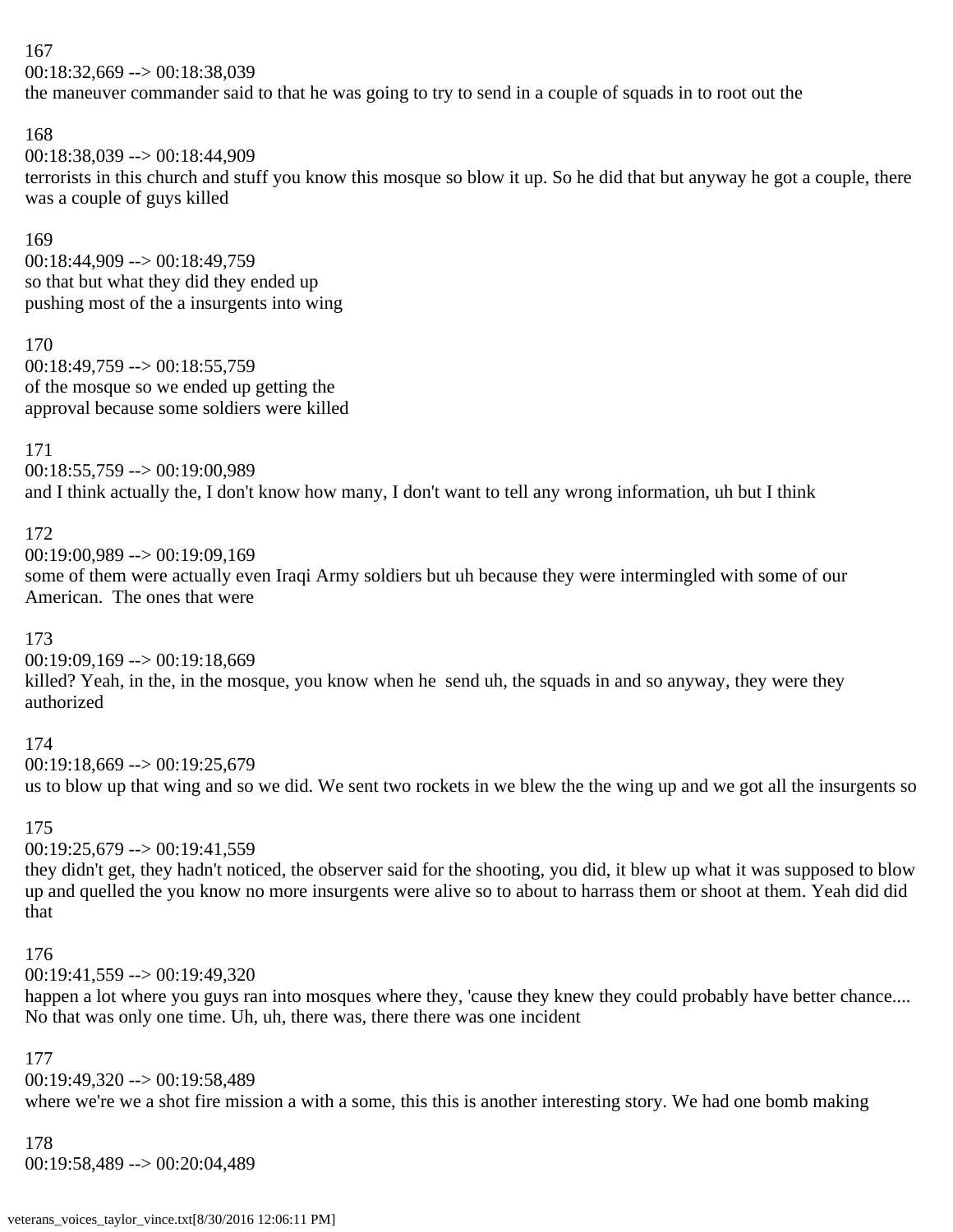factory and it was in Baghdad and it, the insurgents actually but it near a hospital so they had some

179

00:20:04,489 --> 00:20:11,590 I guess theoretically some collateral damage the hospital, and what was funny is like CNN came out and said that we had bombed

180  $00:20:11,590 \rightarrow 00:20:18,749$ the hospital so the uh, their the Army had to go investigate

181 00:20:18,749 --> 00:20:25,409 you know the, and ensure that what we shot at was the right thing the bomb-making facility

182 00:20:25,409 --> 00:20:29,749 and they did the investigation and they found that we we hit what we're supposed to

183 00:20:29,749 --> 00:20:34,909 hit, uh there was some minor collateral damage to the hospital but it wasn't like what

184 00:20:34,909 --> 00:20:37,739 CNN made it out to be or

185

00:20:37,739 --> 00:20:47,749 Al-Jazeera, Al-Jazeera made it sound like we were trying to blow up hospitals and stuff like that which was it that was erroneous, but but that

186 00:20:47,749 --> 00:20:52,029 was that you know they did make it close to there and and they, we found that they

187

00:20:52,029 --> 00:20:58,090 would do that from time to time put it close to like a school or a mosque or you know, but not as many as you think. Those are

188  $00:20:58,090 \rightarrow 00:21:03,599$ probably the only two significant ones I remember really. The rest were pretty much you know

189

00:21:03,599 --> 00:21:12,539 single buildings and easy to blow up and things. We did some IED stuff where you know insurgents we'd

190 00:21:12,539 --> 00:21:22,239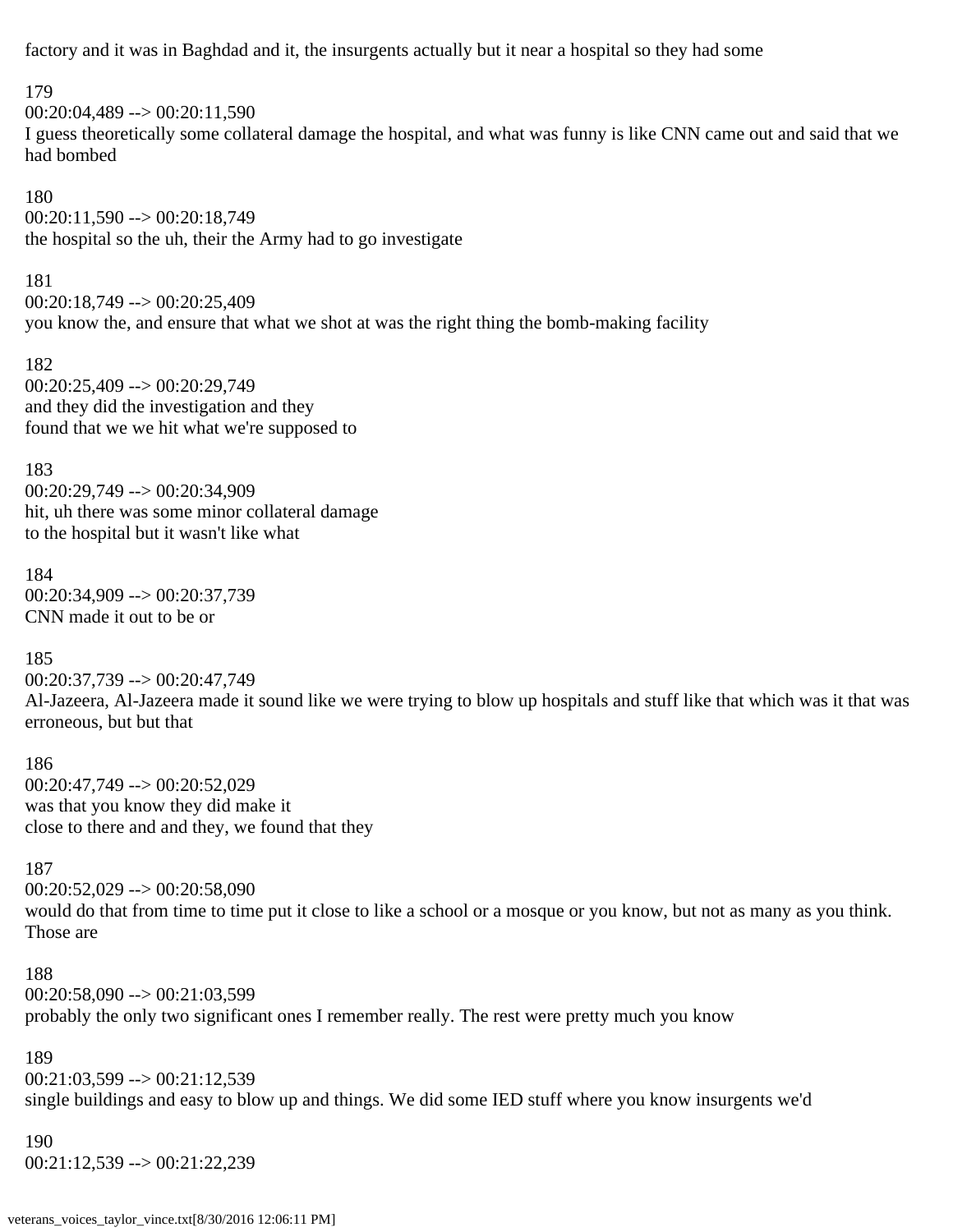the UAV, we worked up near Tikrit. We worked a lot with the UAV a flying people. Um hum. And well we had a liaison that we worked

# 00:21:22,239 --> 00:21:24,600 with, the UAV uh 192  $00:21:24,600 \rightarrow 00:21:33,210$ people on. We did a couple of missions were um, insurge, we'd they they would grid locate using the 193 00:21:33,210 --> 00:21:38,490 UAV, the vehicle that the insurgents were using to bring the supplies to an intersection 194 00:21:38,490 --> 00:21:42,480 where they put IEDs they like to put IEDs in intersections. They like to do it like at 195 00:21:42,480 --> 00:21:48,980 midnight or so and so whenever that was happening when we were up near Tikrit we're working

196 00:21:48,980 --> 00:21:54,530 closely with some of the UAV liaison uh operator, you know

197  $00:21:54,530 \rightarrow 00:22:01,400$ liaisons they would give us those grids and we'd blow up the vehicle so they couldn't then place the IEDs and blow

198  $00:22:01,400 \rightarrow 00:22:06,460$ up the insurgents that were trying to plant the IED. Ok, and just to clarify could you tell for

199  $00:22:06,460 \rightarrow 00:22:17,540$ the video could you say what an UAV is? UAV un, unmanned aerial aircraft, unmanned aircraft, you know it's like the drones...um hum ok...basically and an IED is

#### 200

191

 $00:22:17,540 \rightarrow 00:22:26,800$ improvised explosive device, and then also we did that with VBIEDs which are vehicle born improvised explosive devices. Ok, and uh so

201

 $00:22:26,800 \rightarrow 00:22:33,000$ 

so you guys were firing rockets, now how far away were you firing these from, did you guys go out there or were you firing from the base? Oh,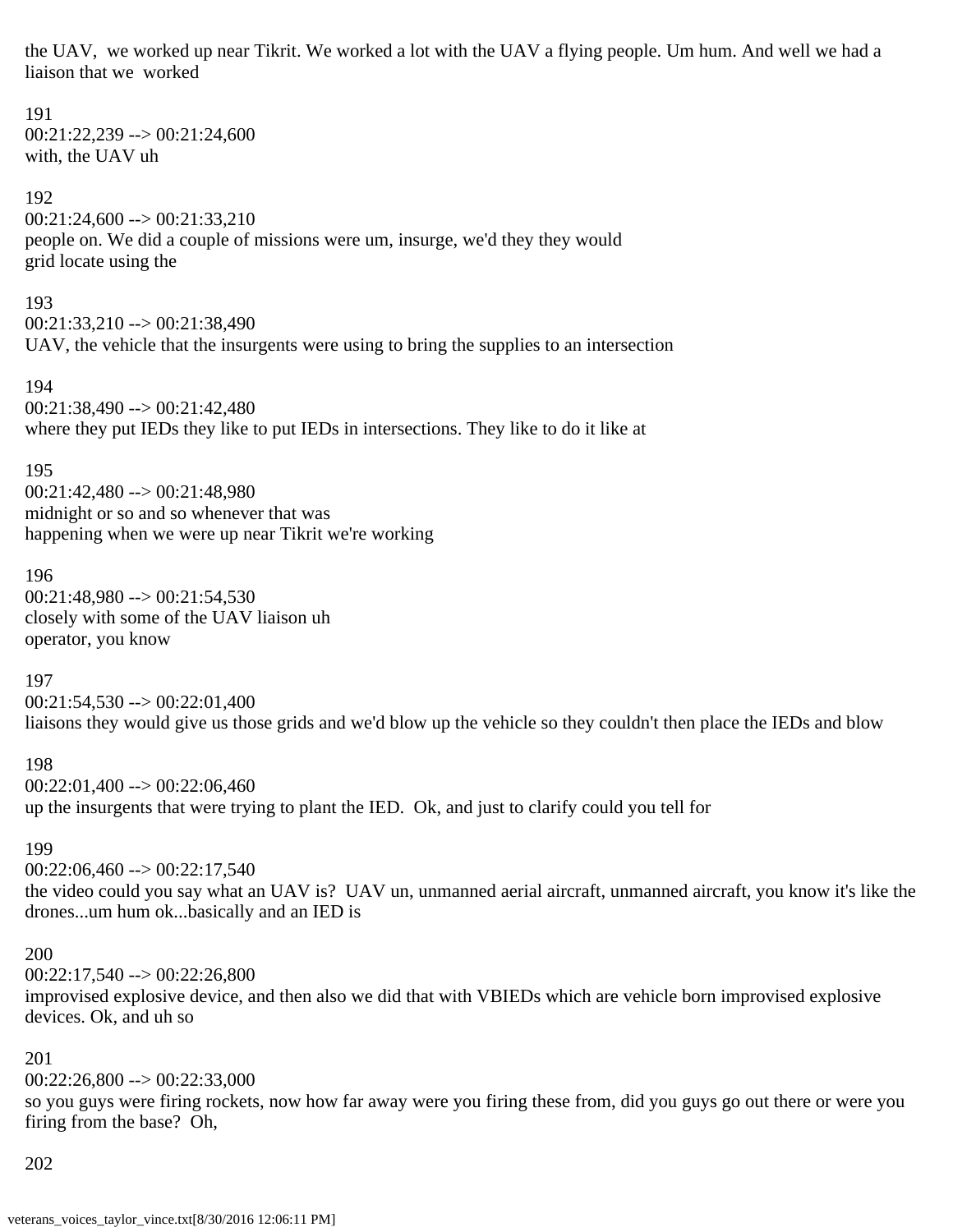### $00:22:33,000 \rightarrow 00:22:40,060$

we we had to set up a firing point off the post because the gases from the rockets are are

### 203

 $00:22:40,060 \rightarrow 00:22:48,780$ 

poisonous and can kill people so obviously we're not going to shoot 'em on the forward operating bases. So usually close to the operating,

### 204

00:22:48,780 --> 00:22:56,030

right off the operating bases usually where we like to set up. Ok, so did you have to go up and set up a little kind of

## 205

 $00:22:56,030 \rightarrow 00:23:06,300$ area out there or...? Yeah a lot of times we were able to find just a abandoned Iraqi buildings that were already there that we used most of the time, the majority of the time, and we, we could

### 206

 $00:23:06,300 \rightarrow 00:23:11,570$ set up tents and stuff but generally we usually all the time I remember

### 207

 $00:23:11.570 \rightarrow 00:23:16.810$ we had abandoned buildings or buildings that we could use. Ok, so you just do your fire mission and then head

### 208

 $00:23:16,810 \rightarrow 00:23:26,890$ back to the FOB? Right. Ok. Well actually I we kept crews out there manning that. Oh, ok. Yeah at 24/7. Oh, ok. We had to have a crew and a launcher

## 209

00:23:26,890 --> 00:23:32,940 ready to fire 24/7 so they were all usually we always had crews rotating out there.

### 210

00:23:32,940 --> 00:23:49,820

Oh, ok, so you guys just had so, so, my God, sleep plans something like that? Right, we did shifts, we did shifts...Ok..and the Officers all except the, the uh, the Commander and the First Sergeant, the rest of them worked shifts, everybody else

### 211

 $00:23:49,820 \rightarrow 00:23:58,390$ 

worked shifts, including the Lieutenants, the platoon Sergeants, and then the crew on you know all the other soldiers, all worked shifts. Ok. Because

## 212

 $00:23:58,390 \rightarrow 00:24:12,840$ 

we had to have 24/7, you know operation. Ok. 'Cause you don't know, like we shot even rockets on Christmas Day and we put like Merry Chris, Merry Christmas Saddam on the rockets and stuff like that so although I think that by, by that time he was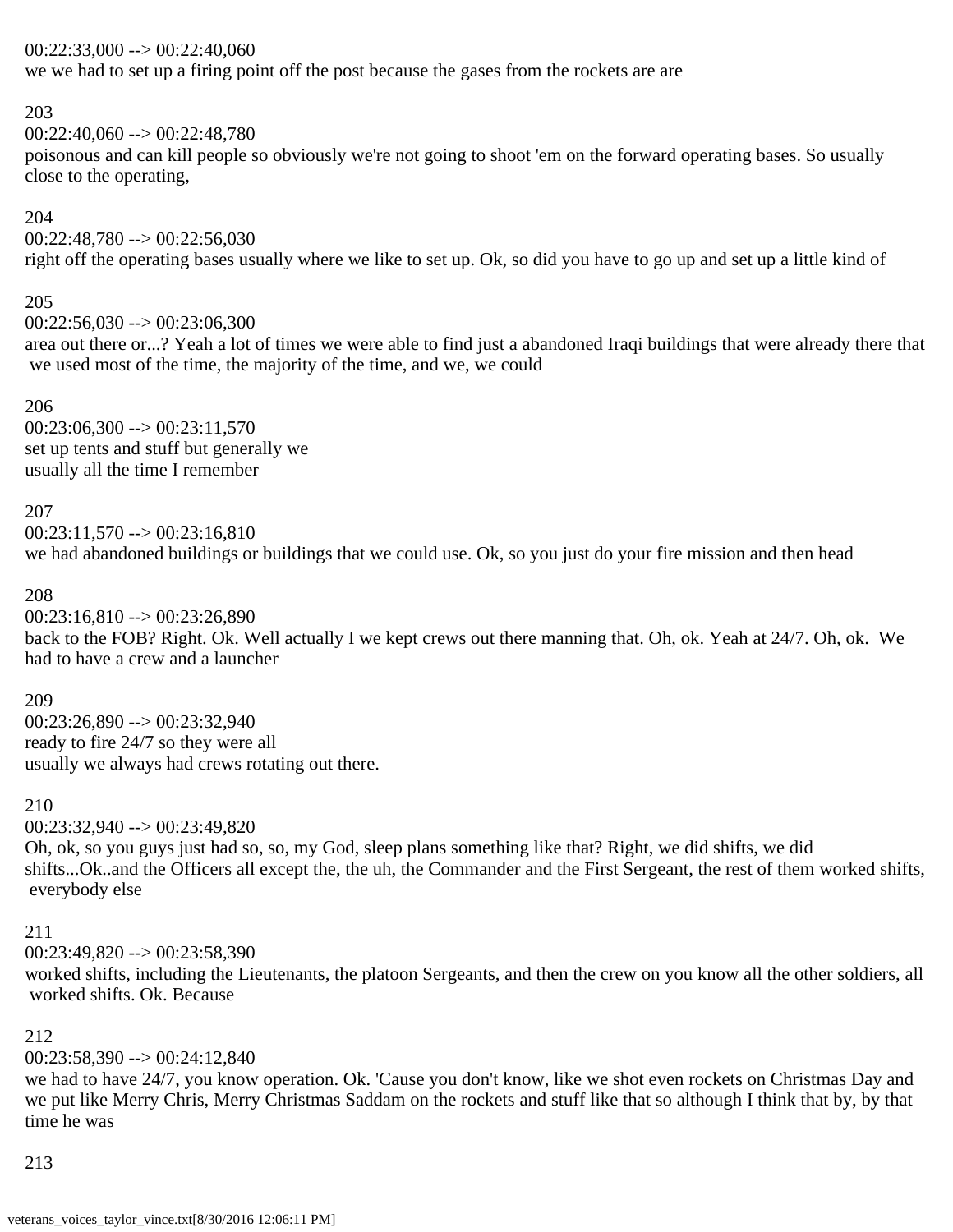### 00:24:12,840 --> 00:24:22,060

actually captured but we still wrote it. Yeah, alright um, did you ever experience any combat like you guys

### 214

00:24:22,060 --> 00:24:27,700

getting attacked or anything like that during that on your little on your outposts that you guys set up or anything like that? For um, or in you know on the

## 215

00:24:27,700 --> 00:24:36,680

way or anything? Um-hum. No I personally didn't. I mean I knew some guys that had. We didn't we didn't lose any soldiers in my detachment that went

## 216

 $00:24:36,680 \rightarrow 00:24:45,190$ over there. Ok. Now, you know, we worked with some you know and come across you know quite a few soldiers that ended up

217  $00:24:45,190 \rightarrow 00:24:46,970$ getting attacked and some

218 00:24:46,970 --> 00:24:51,039 died, whatnot or got wounded. Um-hum. But none of mine did

## 219

00:24:51,039 --> 00:24:57,970

from my detachment. Um, the only time I remember coming under anything was like I was actually flying in a Blackhawk

220

00:24:57,970 --> 00:25:02,780 and I'm right sitting right by the door gunner and I feel something hitting me in the

221  $00:25:02,780 \rightarrow 00:25:03,659$ face

222  $00:25:03,659 \rightarrow 00:25:12,419$ and I look down and it's like the casings of this uh 240 that he's shooting so he's shooting something so I'm assuming he was shooting at

223  $00:25:12,419 \rightarrow 00:25:17,750$ something you know that was shooting at us but I you know that's the only, that's about the

# 224  $00:25:17,750 \rightarrow 00:25:23,940$ closest thing I got to you know and then another time I took a picture of the, uh we heard an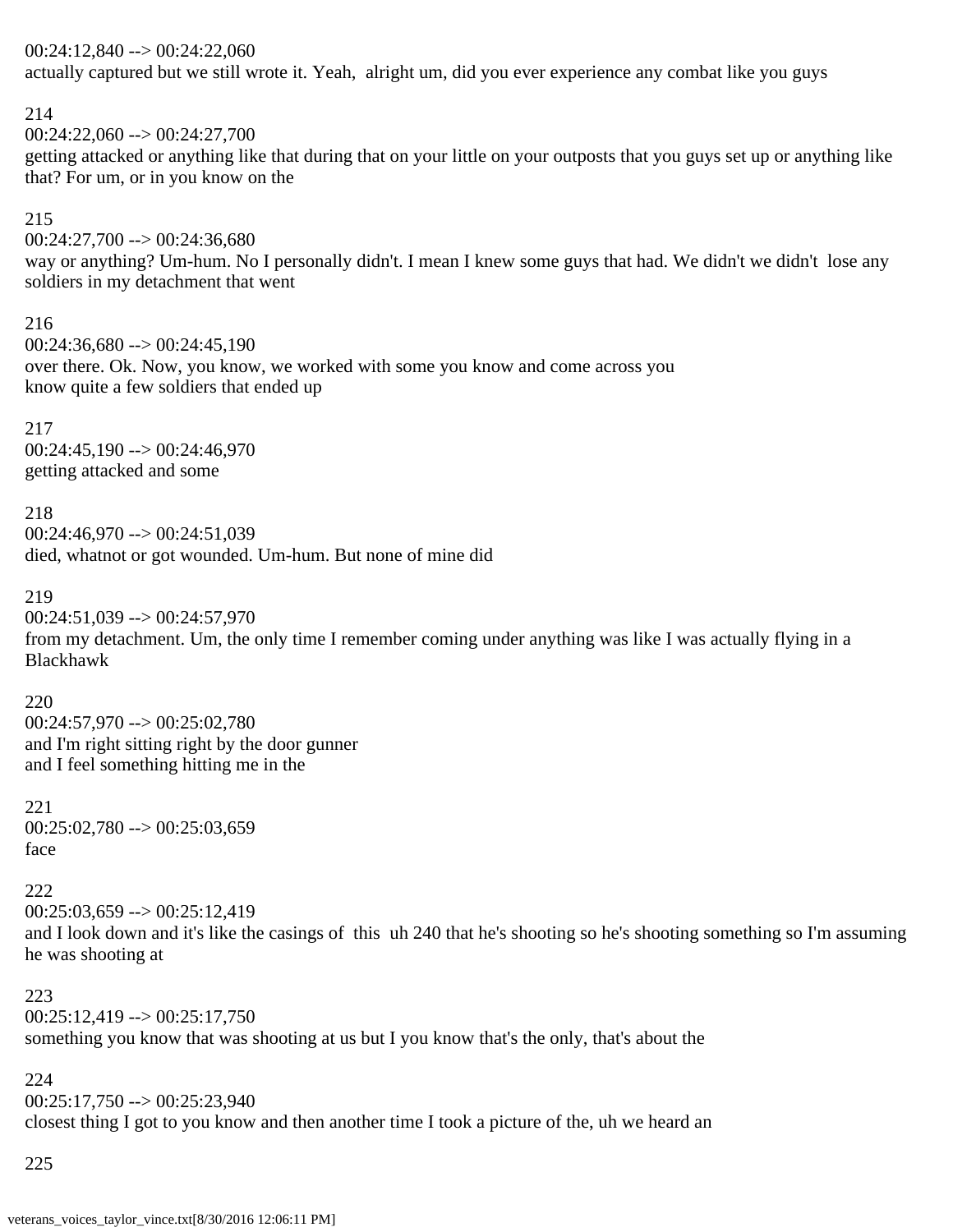## 00:25:23,940 --> 00:25:31,320

explosion and I was like right outside one of our FOBs you know heading to the firing point important and we we I heard an explosion and I

### 226

00:25:31,320 --> 00:25:38,289

looked over and it was like about a quarter of a mile there's a you know a big cloud of the dust where I guess

## 227

00:25:38,289 --> 00:25:42,270 something one off I don't know if it was an IED or whatever or even the engineers were

## 228

 $00:25:42,270 \rightarrow 00:25:48,500$ 

detonating something or other but that was about as close as I came to really anything being you

229  $00:25:48,500 \rightarrow 00:25:48,860$ know

230

 $00:25:48,860 \rightarrow 00:25:54,119$ dangerously shot or fortunately, and I'm glad, you know it's better than being maimed

## 231

00:25:54,119 --> 00:26:04,689

and you know coming back maimed. Yeah, definitely definitely. So did you, did that affect you at all I know I know you saw, you guys blew up a lot of stuff when you

# 232

00:26:04,689 --> 00:26:08,879 guys were out there with your artillery, I mean did that that affect you at all witnessing you know what what you guys were

## 233

00:26:08,879 --> 00:26:20,019

capable of there or to see any of that destruction or? Not really. Well, I, remember that was, we were shooting rockets and with that I mean we shot them miles away so we we couldn't even really the our

### 234

00:26:20,019 --> 00:26:27,309 battle damage assessments were were taken usually by an observer or another like investigations

### 235

00:26:27,309 --> 00:26:36,299 BDA investigative assigned crew to that incident and so we we we'd get 'em later on and they

## 236

00:26:36,299 --> 00:26:42,969 were just pictures. So basically what, the aftermath of what I saw, you know I wasn't physically right there when

237 00:26:42,969 --> 00:26:48,949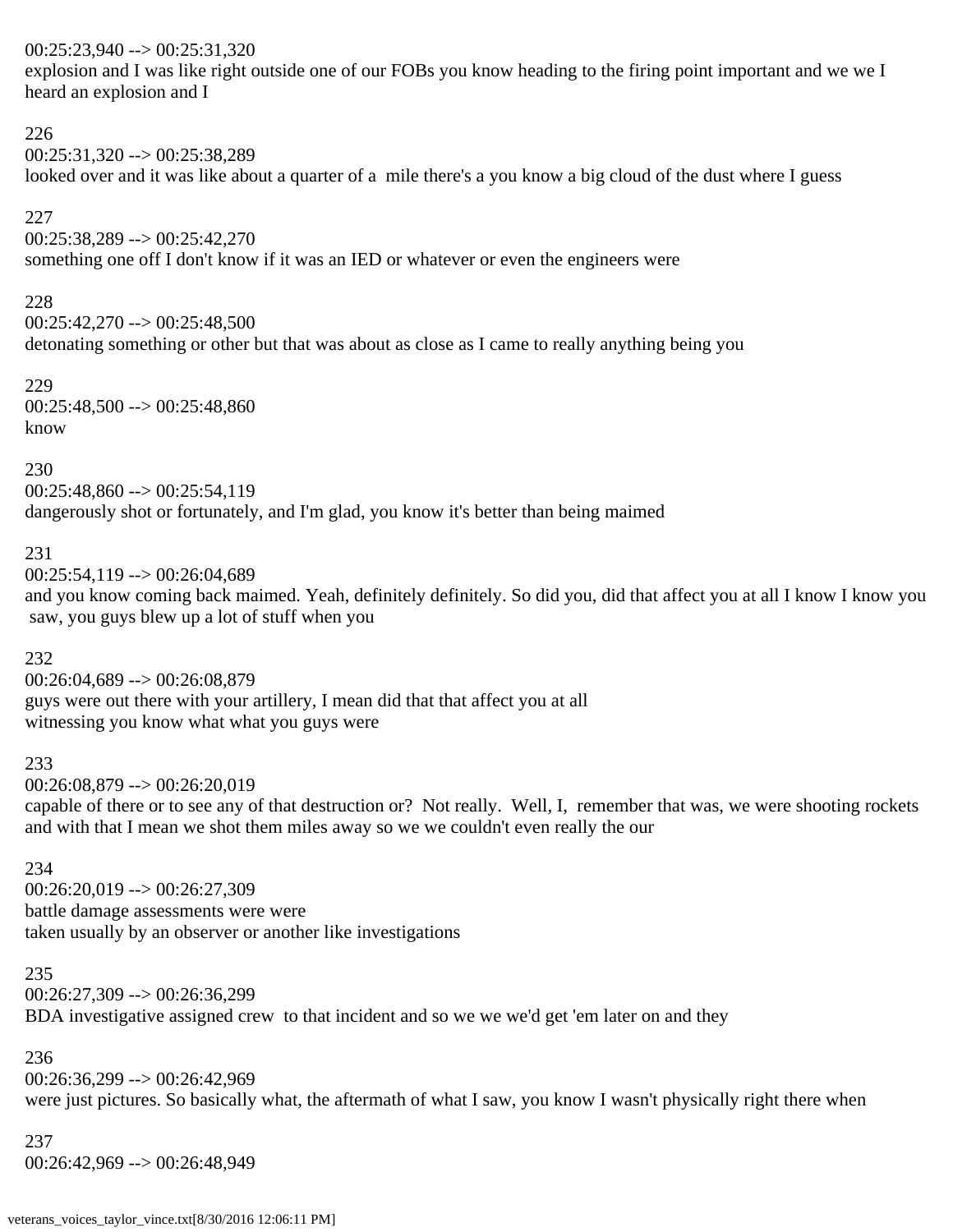those rockets came in blown up because I was you know shooting 'em for, or authorizing, processing the missions

### 238

00:26:48,949 --> 00:26:54,369 a couple of miles away. So, all, all I saw was basically no more than somebody would see like

### 239

00:26:54,369 --> 00:27:00,549 watching a war movie on TV but it was on you know a screen of the damage that was taken after

## 240

00:27:00,549 --> 00:27:08,589 we'd just blown it up. So it wasn't that bad for us in my opinion. Now I'm sure defered observers but then again a

### 241

00:27:08,589 --> 00:27:15,599 lot of what the beauty about these new munitions we use, we used multiple launch rocket systems that were GPS guided so

## 242

 $00:27:15,599 \rightarrow 00:27:22,690$ their pinpoint accuracy and with that I mean basically when you're blew stuff up even if there were bad guys in there I mean

### 243

00:27:22,690 --> 00:27:30,410 it just basically you know just you know incinerator just blown so you really

## 244

00:27:30,410 --> 00:27:36,730 couldn't even really tell that much, a lot of, there wasn't much left put it that way. I mean there, there was some and they were

245 00:27:36,730 --> 00:27:41,290 report it, you know maybe some limbs that they saw or something of the insurgents or whatever

246 00:27:41,290 --> 00:27:47,420 but it was really, it's really it's such a powerful explosion usually you know

247 00:27:47,420 --> 00:27:52,720 it really, there wasn't much left just a lot of rubble and stuff like that. And again that wasn't my job

248 00:27:52,720 --> 00:27:58,490 so I don't have to worry about, you know my job was getting that rocket there on target, blowing it up and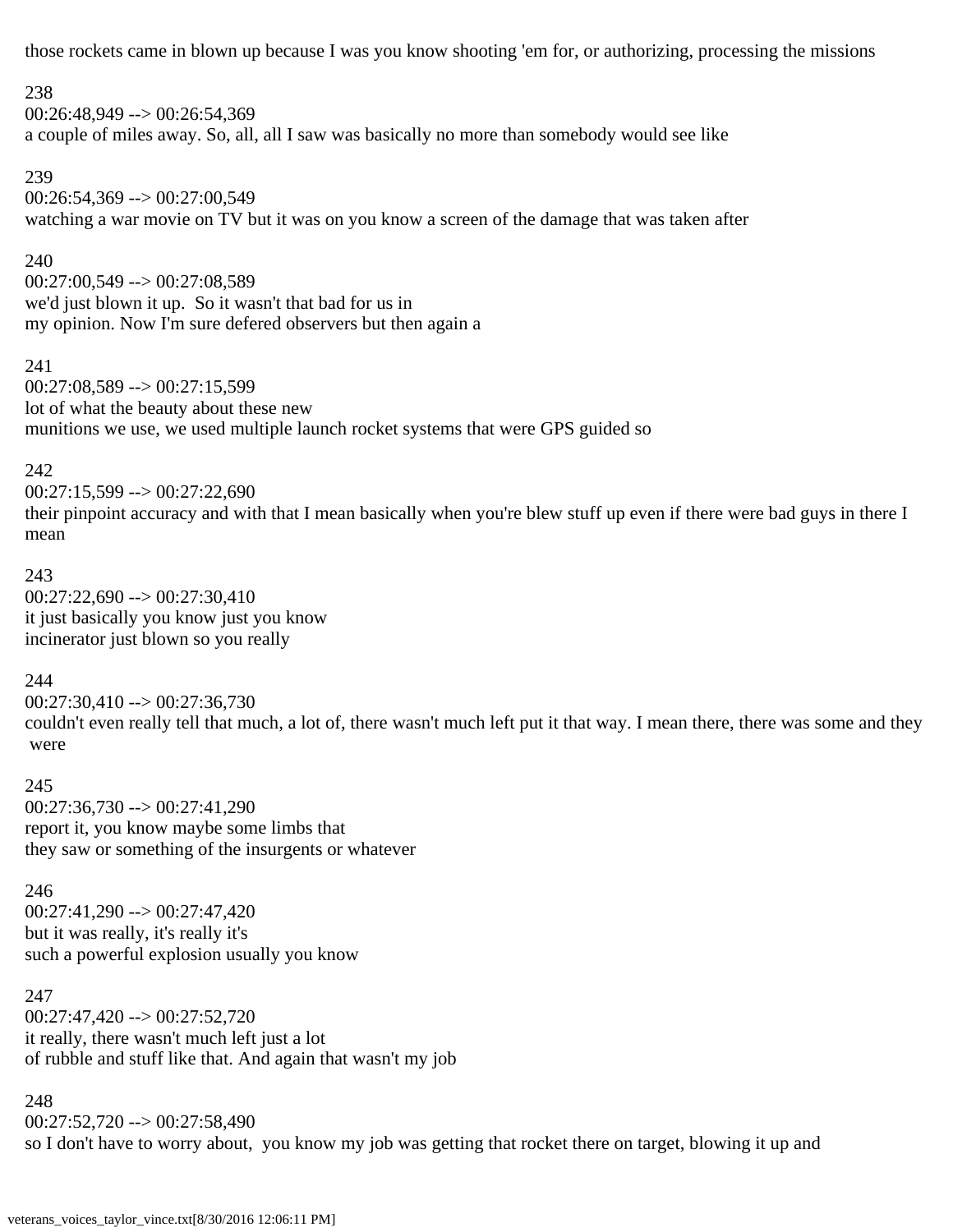00:27:58,490 --> 00:28:07,820

that's what we did for shot I believe over 200 rockets, I mean I don't know the exact numbers around that anyway. Okay. You know and

# 250

 $00:28:07.820 \rightarrow 00:28:16.940$ 

I'm sure that that number might be classified whatever anyway so I you know I don't really know the exact number. Okay...you know. Yeah, did, did you want to make any good friendships while

# 251

 $00:28:16,940 \rightarrow 00:28:26,480$ 

you were over there? With Iraqis or our own guys? Any, anybody....yeah, anybody with the your guys, with the Iraqis, anything? Uh, the Iraqis um, they were kind of interesting we used to like bribe them

### 252

00:28:26,480 --> 00:28:34,190 with like Coca Cola and they love Mountain Dew but we couldn't hardly ever get it. But for some reason some how we could get cases of

### 253

00:28:34,190 --> 00:28:38,340 Coca Cola so whenever, one one particular firing

254 00:28:38,340 --> 00:28:42,310 firing point some Iraqi guys would they'd always come by and

## 255

00:28:42,310 --> 00:28:48,810 and what we'd do is we'd give 'em coke Coca Cola or soft, soda American soda pop and they

## 256

00:28:48,810 --> 00:28:55,350 would tell us you know just about what's going on far as you know the roads you know like

### 257

 $00:28:55,350 \rightarrow 00:29:00,830$ for example this is just an example you know, where the hot spots and MSR Tampa where you know

## 258

 $00:29:00,830 \rightarrow 00:29:05,550$ which is Main Supply Route Tampa or whatever because they were giving us what we'd

### 259

 $00:29:05,550 \rightarrow 00:29:11,310$ like to think and tell of you know hey what road do we spread the word to not to work and

# 260

00:29:11,310 --> 00:29:16,740 go to because there might be an ambush or anything like that. So they'd just give us, you know, little tidbits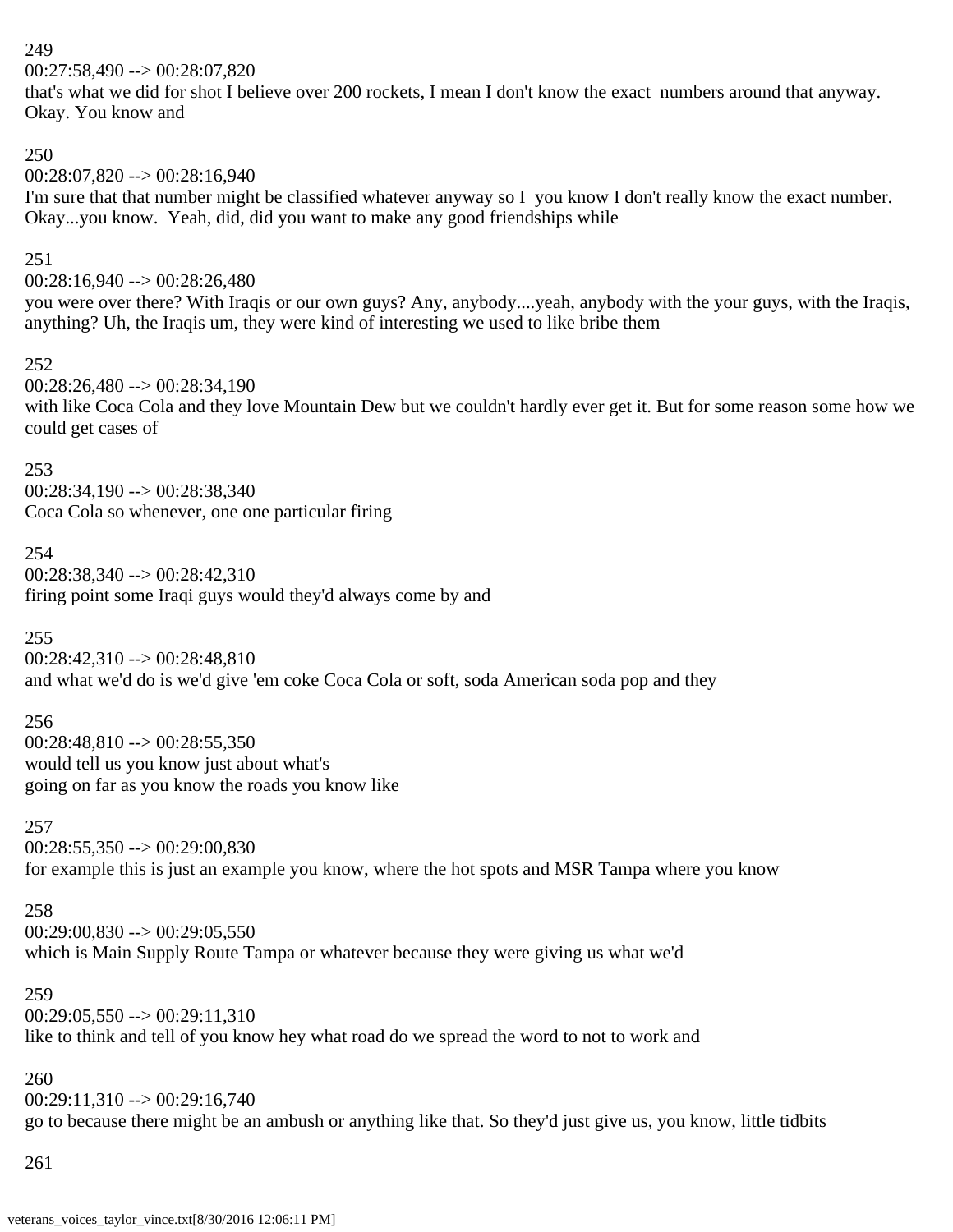00:29:16,740 --> 00:29:22,770 of what's going on out, throughout the country there, on the different routes, you know, and

### 262

 $00:29:22.770 \rightarrow 00:29:30.450$ 

in return we'd give them like soda pop, some you know, American like candy and stuff like that, they thought that was pretty cool so....Yeah

## 263

 $00:29:30,450 \rightarrow 00:29:36,400$ 

They liked that. Are these locals or were they kids, were they adults, I mean was it a combination? Adults. Okay mostly adults then?

#### 264

00:29:36,400 --> 00:29:42,470

Yeah, I mean you'd see kids but they didn't really, they were usually really shy. Okay. They might, sometimes they'd ask you for candy and

### 265

00:29:42,470 --> 00:29:49,220 stuff like that but the kids really you couldn't really rely on them to tell you anything. The guys that were we

### 266

00:29:49,220 --> 00:30:00,300

kind of actually liked to talk to were adult, adult males usually generally speaking. Okay. What about the guys you know

### 267

 $00:30:00.300 \rightarrow 00:30:06,060$ about other soldiers or other....oh that I'm close friends with, keep in contact with, that I follow? Mm, hmm.

### 268

 $00:30:06,060 \rightarrow 00:30:16,190$ Uh, not really I mean one of my other fellow platoon leader he did email me after

269  $00:30:16,190 \rightarrow 00:30:19.920$ that when I was back in Ohio

270 00:30:19,920 --> 00:30:25,420 serving as a Commander and for the military police, you know I left active duty in

271  $00:30:25.420 \rightarrow 00:30:30.080$ 2000 well it was around December 08

## 272

00:30:30,080 --> 00:30:38,649 and joined the reserves 2009 around sometime in spring, maybe March 2009, I'm just kind of guess, I don't know the exact right off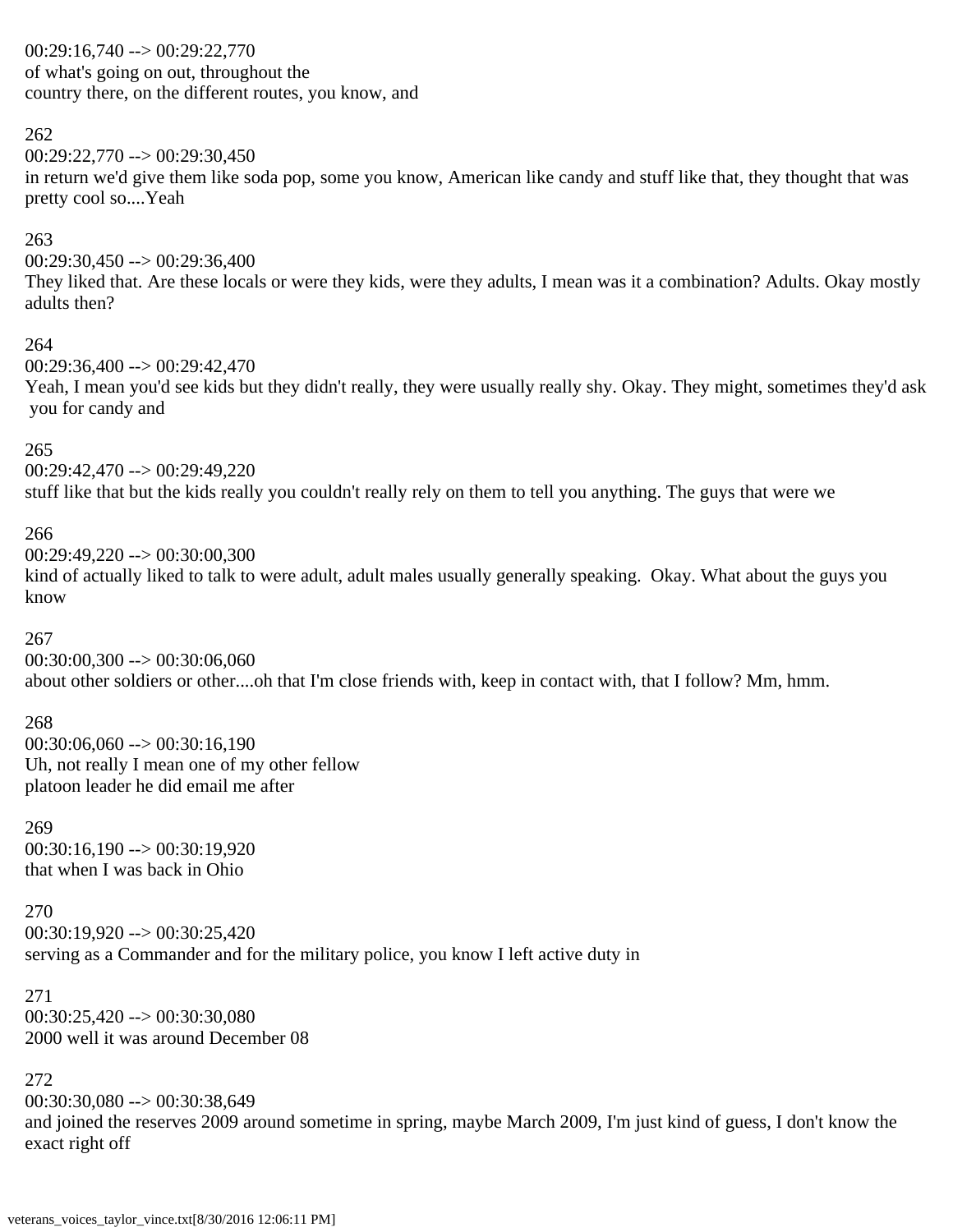273 00:30:38,649 --> 00:30:45,070 and then I joined a military police unit so I became Commander and then I yeah, my one of my former

### 274

 $00:30:45,070 \rightarrow 00:30:51,450$ fellow platoon leaders, you know I got a couple of emails from him and we kind of respond that

## 275

00:30:51,450 --> 00:30:58,960 way. He's still active duty as far as I know, um, but that's about it. Um the other guys not really I think

# 276

00:30:58,960 --> 00:31:03,480 some of them we're getting out, some of them stayed in, but they kind of went, we all went our

277 00:31:03,480 --> 00:31:05,860 separate ways.

## 278

 $00:31:05,860 \rightarrow 00:31:16,220$ Some of them reclass, some of them went on to different assignments and stuff like that, um,yeah. Did um...

### 279

 $00:31:16,220 \rightarrow 00:31:24,140$ did you, you said that you got out in the winter or December of 08, that you went you came

## 280

00:31:24,140 --> 00:31:33,250 into the National Guard? No, Reserves. Reserves, in 09? Yeah it was just like, I'm gonna say maybe March, April 09? Now did you so

## 281

 $00:31:33.250 \rightarrow 00:31:37.070$ did you get out and then later on decided to go to the Reserve or did you..

## 282

 $00:31:37.070 \rightarrow 00:31:46.860$ No I, well when I got out just, you get out your still basically for you can get out like since I was

283 00:31:46,860 --> 00:31:54,059 OCS when I, when they basically tore up my contract for the you know enlisted side of the house and

284  $00:31:54,059 \rightarrow 00:32:01,080$ gave me this new Commissioned Officer contract it was a three-year deal, and then but it's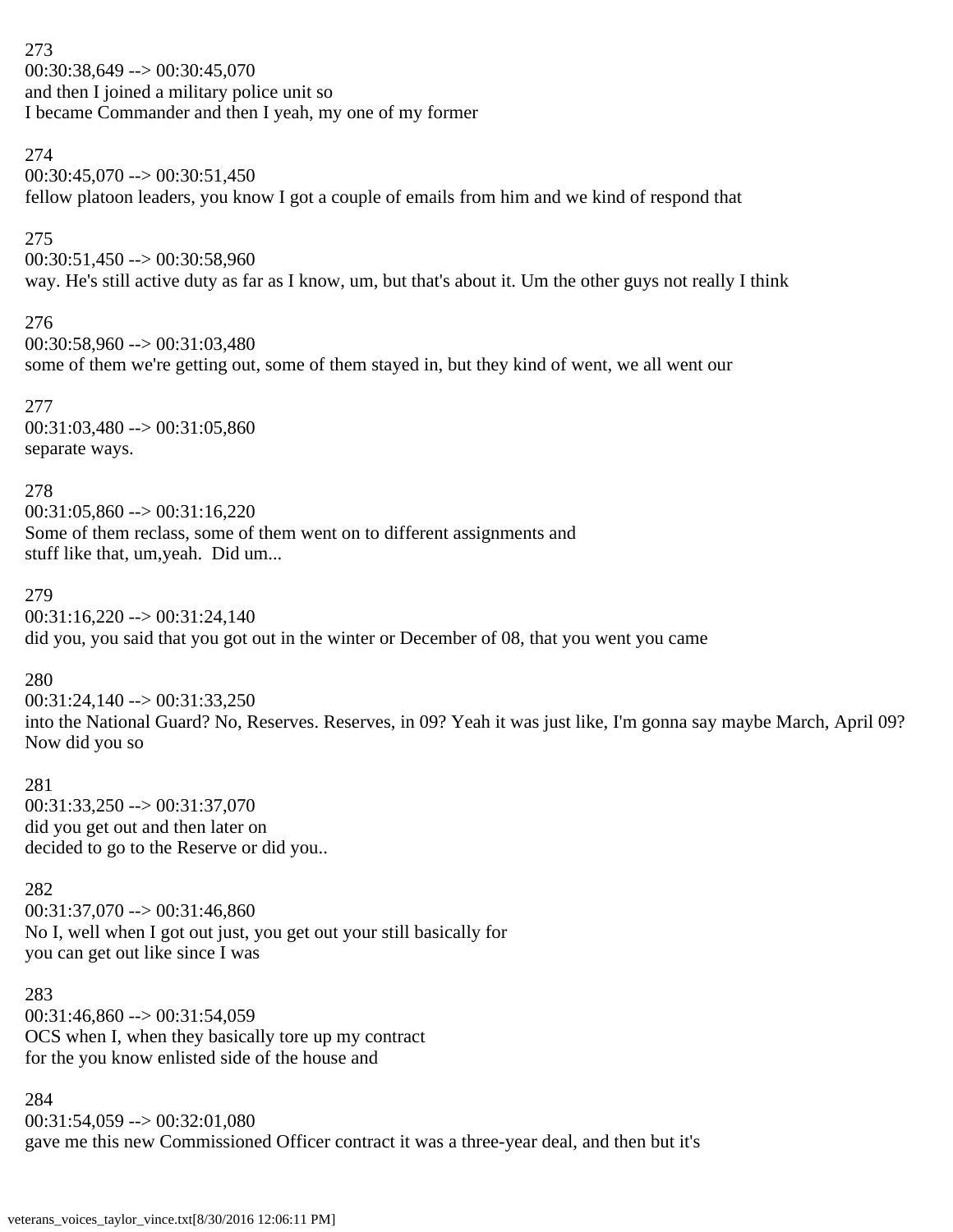285  $00:32:01,080 \rightarrow 00:32:04,950$ it's actually an eight-year deal but you can get out after three years you just

### 286

 $00:32:04,950 \rightarrow 00:32:11,010$ go on what they call the IRR, Inactive Reserve, okay so basically around about December 08

### 287

 $00:32:11,010 \rightarrow 00:32:19,530$ was automatically in, got out into the, went into the IRR, and then around and I don't remember

### 288

 $00:32:19,530 \rightarrow 00:32:26,980$ exact month, March/April time frame of '09, I decided, I got, kept getting calls about a

### 289

00:32:26,980 --> 00:32:33,270 local a local retention NCO for a local reserve unit would peruse through

### 290

00:32:33,270 --> 00:32:37,630 these, IRR listings and

### 291

00:32:37,630 --> 00:32:44,310

and you'd call 'em because they were short on officers and so he called me up and asked me if I wanted to join, be

## 292

 $00:32:44,310 \rightarrow 00:32:51,710$ a reserve officer. I kind of blew him off at first but then I told him I take a look and want to

# 293

 $00:32:51,710 \rightarrow 00:32:56,470$ meet the battalion commander and S3 of that battalion, it was a military police battalion, I met 'em and

294

 $00:32:56.470 \rightarrow 00:32:59.440$ the battalion commander after talking with me goes,

# 295

00:32:59,440 --> 00:33:06,080

hey man, I want you to come to be my company commander even though I was full artillery and had no experience as a military policeman he

### 296

 $00:33:06.080 \rightarrow 00:33:10.360$ wanted me to be his company commander through one of his companies in his

## 297

00:33:10,360 --> 00:33:21,800

battalion so, I accepted because that's a big deal to get a company command, so I accepted it and became a company commander around you know, I don't know maybe, it was around '09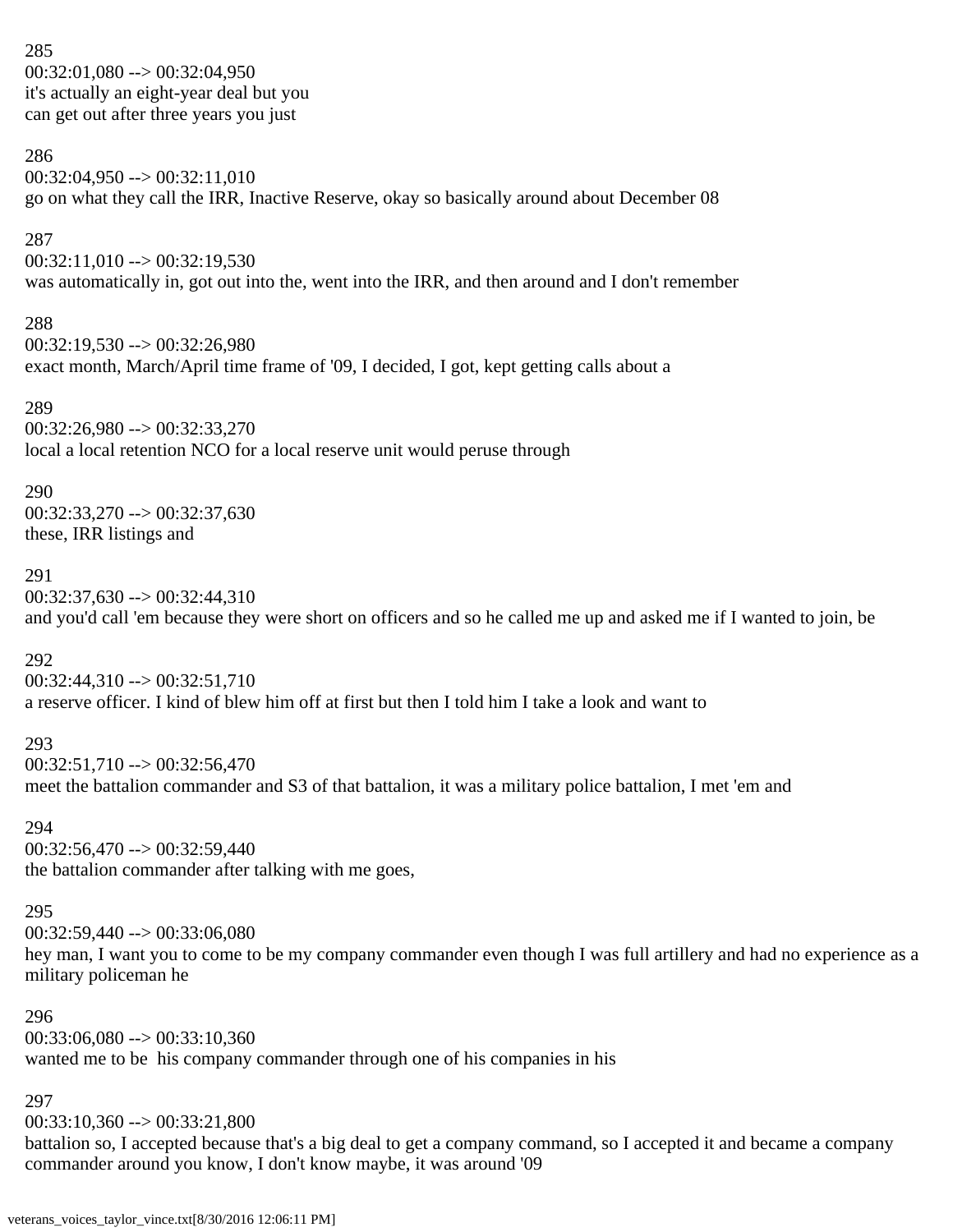$00:33:21,800 \rightarrow 00:33:29,740$ sometime maybe May...are you still doing that? No, I did that a little over two years

### 299

00:33:29,740 --> 00:33:42,179 company commands so around 2000, from about '09 to probably two thousand

### 300

00:33:42,179 --> 00:33:50,480

ten or eleven I was a commander. Then, uh, I had over two years usually they like you to do it no more than two years

### 301

 $00:33:50,480 \rightarrow 00:33:57,110$ 

so once I got my two years, my battalion commander, who was a different guy by then, my original battalion commander that

## 302

00:33:57,110 --> 00:34:02,249 hired me as the company commander he had already gone on up to Brigade, became

### 303

 $00:34:02,249 \rightarrow 00:34:06,260$ a Brigade Commander so I a new battalion commander

## 304

00:34:06,260 --> 00:34:11,810 and he was like hey have you got any staff time? I was like no, and I go it's all been you know command

305

 $00:34:11,810 \rightarrow 00:34:25,350$ 

time. He's like well you need to get staff time. He goes, I tell you what, I'm going to have a new company commander come in, we we'll make the transition and we we'll get you a staff um position. Well so I started drilling with

## 306

 $00:34:25,350 \rightarrow 00:34:37,040$ 

some different reserve units to be a staff officer, you know 'cause you got for, as a captain you gotta have company command time and you've gotta have staff officer time as well, work for battalion staff or

## 307

00:34:37,040 --> 00:34:47,889 Brigade staff. So I drilled with like, I drilled a couple of times with Civil Affairs Unit, I drilled a couple of times with PYSOP Unit. While I was drilling with the

### 308

00:34:47,889 --> 00:35:00,390

PYSOP Unit and then a couple of times with a uh, a 643rd something Brigade element isn't, all Army Reserve, while I was drilling one weekend I ran into a guy

### 309

 $00:35:00,390 \rightarrow 00:35:10,370$ 

at uh, went to grab lunch with a uh uh a Chinese place outside of the DSCC and ran into a guy that was in the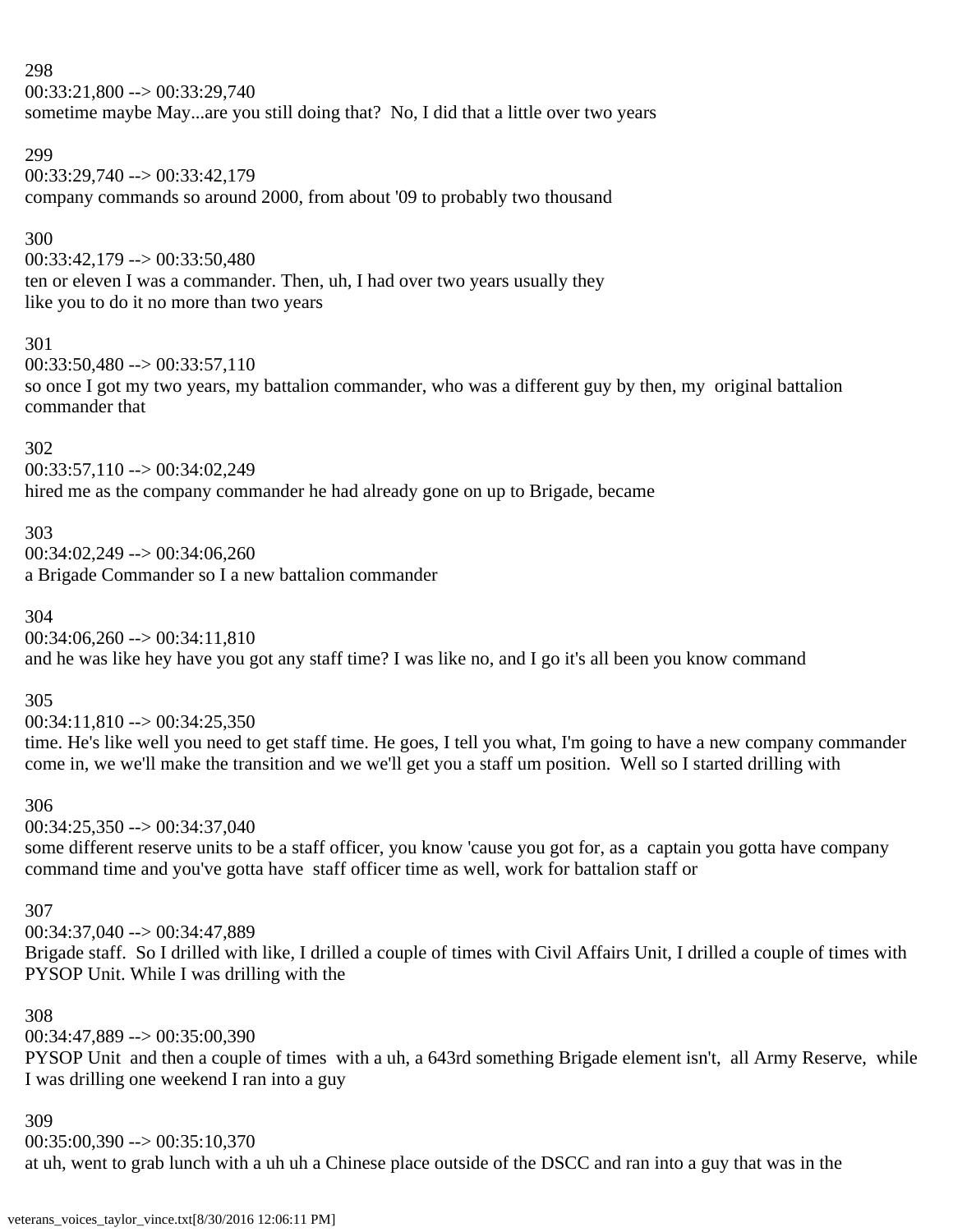$00:35:10,370 \rightarrow 00:35:15,900$ 

19th Group Special Forces, he was a Chief Warrant and so I ate lunch with him

# 311

 $00:35:15,900 \rightarrow 00:35:21,270$ 

and I started asking him about you know being special forces and where he was out of, and he says yeah they got a guard

# 312

 $00:35:21,270 \rightarrow 00:35:26,680$ 

19th Guard Special Forces Unit there in Columbus, Ohio there at Rickenbacker. He goes you ought to check us out. So he gave me his

# 313

 $00:35:26,680 \rightarrow 00:35:33,570$ Commander's email and name and stuff so I emailed this Commander, told him that I'd finished Command and

# 314

 $00:35:33,570 \rightarrow 00:35:41,560$ was interested in that and so then the his Commander, who was a Major said ok you know we

# 315

 $00:35:41,560 \rightarrow 00:35:48,140$ 

were getting a training platoon together and you're welcome to come and join us for the training and you know you make it

# 316

 $00:35:48,140 \rightarrow 00:35:55,510$ through that we'll send you to selection. So I started drilling with them, this 19th Group Special Forces unit, and

# 317

 $00:35:55,510 \rightarrow 00:36:03,400$ doing training with them and they, I guess they, seems like they liked what they saw so then the head person was

# 318

 $00:36:03,400 \rightarrow 00:36:21,110$ 

operating that, a Master Sergeant, says hey look in October, I think this was about October 2012'ish, says I think I'm gonna submit you to go to selection in October, and this was around August '12 , 2012, I said okay cool.

# 319

 $00:36:21.110 \rightarrow 00:36:31.320$ 

It was right after a drill, well I had a motorcycle, had a motorcycle for fourteen years so I finished drill on that weekend, that Sunday I took a, you know I was taking a ride

# 320

00:36:31,320 --> 00:36:39,780 on a beautiful Sunday afternoon after drill in August and I got hit on my motorcycle so then it's

# 321

00:36:39,780 --> 00:36:46,910

it smashed my leg pretty good so I have a screw a bio screw on my leg now and I had to get a a basically reconstructive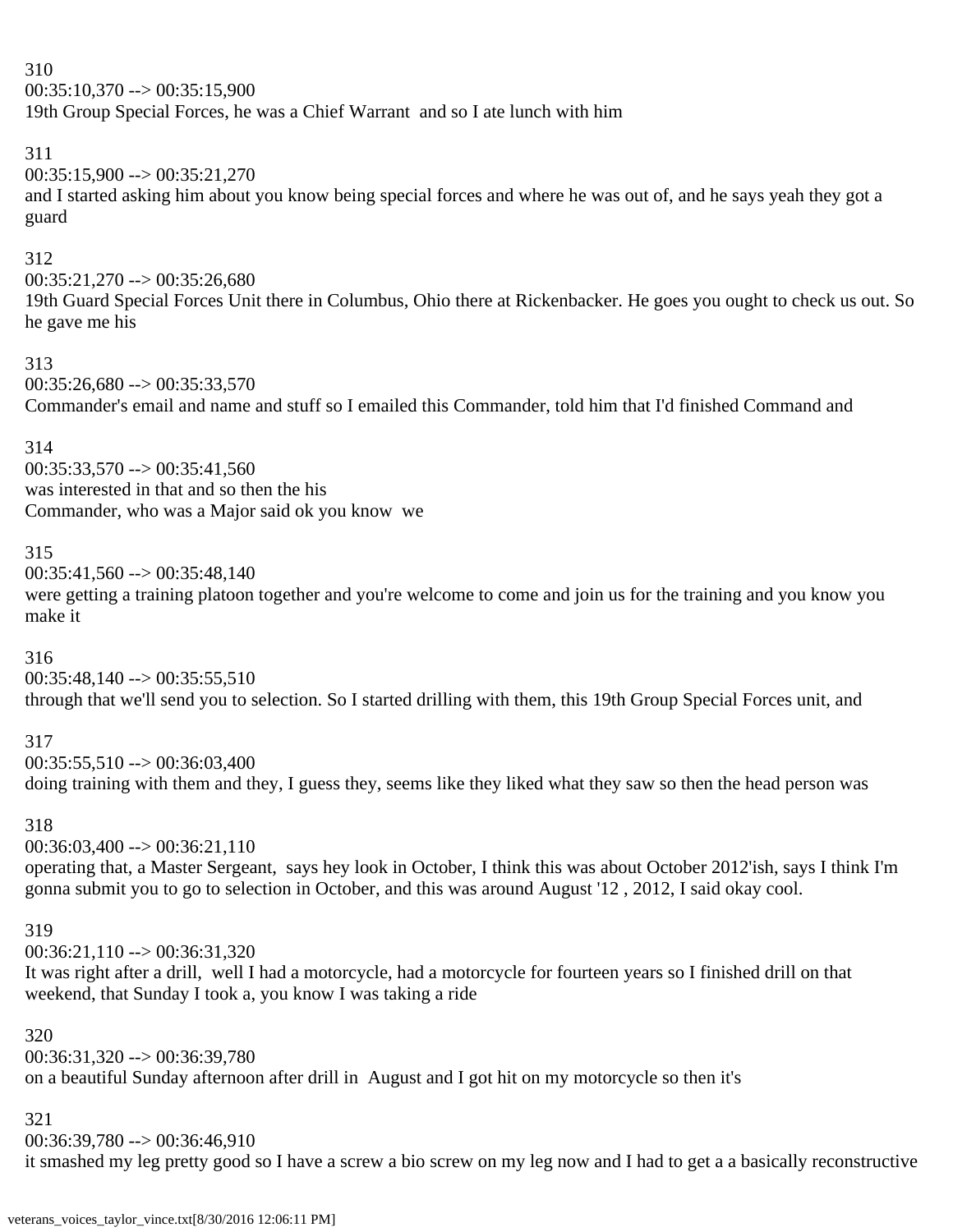$00:36:46.910 \rightarrow 00:36:57.410$ 

knee surgery on that too, I fractured my heel, so then I had to tell the, the SF Cadbury, hey I can't do that 'cause I just got hit by a car. Mmm, hum....

### 323

 $00:36:57,410 \rightarrow 00:37:05,450$ So then I needed a home because I could no longer do, go to selection for the Special Forces so I

# 324

 $00:37:05.450 \rightarrow 00:37:12.650$ knew right, the building right next door to the Special Forces was a 437th MP and I got the their

## 325

 $00:37:12,650 \rightarrow 00:37:17,720$ 

Commanders name and email, I shot him an email and said hey i'm looking for a home you know I

## 326

00:37:17,720 --> 00:37:23,470 have experience as a Commander in an MP Company, uh you know do you have any slots

# 327

00:37:23,470 --> 00:37:31,270

and at that time, that battalion Commander who was getting ready to retire says hey yeah you can have this slot so I when I

## 328

00:37:31,270 --> 00:37:32,300 got

### 329

00:37:32,300 --> 00:37:39,540 done with my surgery I reported for drill at, you know at that MP Unit and that's, I've been there every since. They made about

## 330

00:37:39,540 --> 00:37:48,590

six months after that seven months after that, they made me a an S4 there so now I'm a logistics officer in

## 331

00:37:48,590 --> 00:38:00,790

a Military Police Battalion. Okay. And that's what I'm doing now at you know in Columbus, Ohio. Oh, okay. Alright um, so so you came home, when you came home from coming back from

# 332

00:38:00,790 --> 00:38:08,440

Iraq. That was yeah that was about around, I came home around May or June of '08. Okay, so then you did what another year and a half before you got out then or

## 333

00:38:08,440 --> 00:38:14,900

there was that a... No, it was the same...same year that you got out? Yeah it was the same year. Ok same year as you got out so you did about a half a year and that was...yeah...okay, where was your home station then in when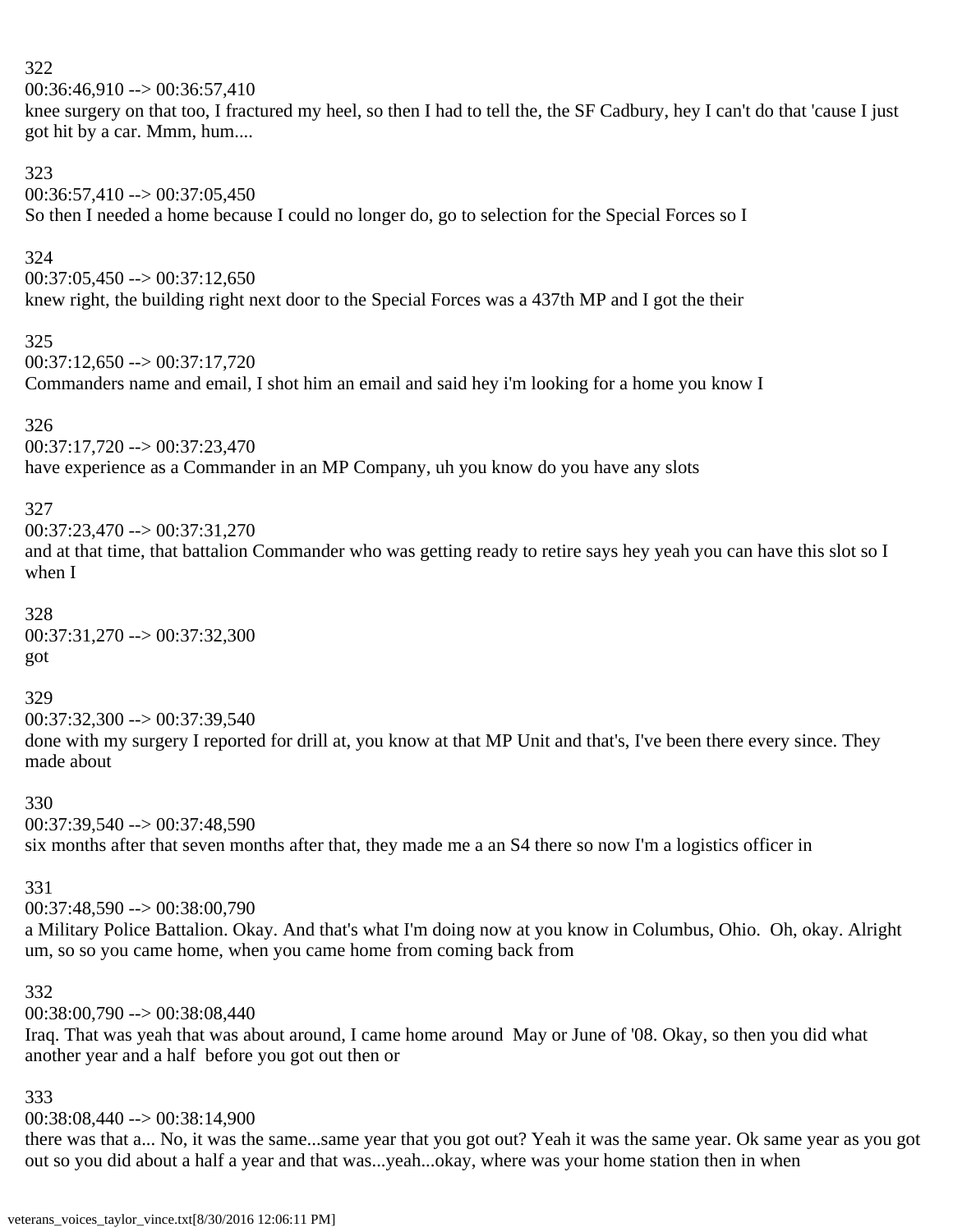$00:38:14,900 \rightarrow 00:38:23,640$ you were in...Fort Sill. At Fort Sill...Okay. Yep. Um...how did you, just going back to Iraq just for a second, how did you stay in touch with family

#### 335

00:38:23,640 --> 00:38:36,200 when you were over there? Uh, yeah, good question. Um, well on these FOBs they they are you had access to email on the FOB. So whenever I went on

### 336

00:38:36,200 --> 00:38:39,119 the FOB to eat or whatever, get supplies or whatever then

#### 337

00:38:39,119 --> 00:38:46,999 or if I was staying on a FOB, you know, I would stop by they usually had these trailers were you know they had you know

### 338

### 00:38:46,999 --> 00:38:57,769

computers hooked up, internet and so I could send them emails that way, you know if I wasn't out at the firing point or FD FDC, Fire Direction Center. Um, that

### 339

00:38:57,769 --> 00:39:09,220 was one way, um, you, I think we can mail letters too. Yeah, I'm almost sure we did that was went through the Army

### 340

00:39:09,220 --> 00:39:15,549 you know obviously was an Army thing where you you'd you know. I can't remember if we had to take them

### 341

00:39:15,549 --> 00:39:21,700 to the FOB to mail 'em or if we had our own little mail guy that took 'em for us, I don't remember

### 342

00:39:21,700 --> 00:39:29,069 that part. But we you could mail to write and mail. I didn't do a whole lot writing I think I mainly did emails if

### 343

 $00:39:29.069 \rightarrow 00:39:41.079$ 

I remember right. Okay, just email mail and mail then? Yeah, that's it. No phone, no Skype or anything like that you guys didn't have anything like that? No. Okay. No none of that. Okay. Um. Yeah, well, they wouldn't let us bring our cell phones. No. Was there reception

344 00:39:41,079 --> 00:39:43,980 out there or? That, I think a lot of things,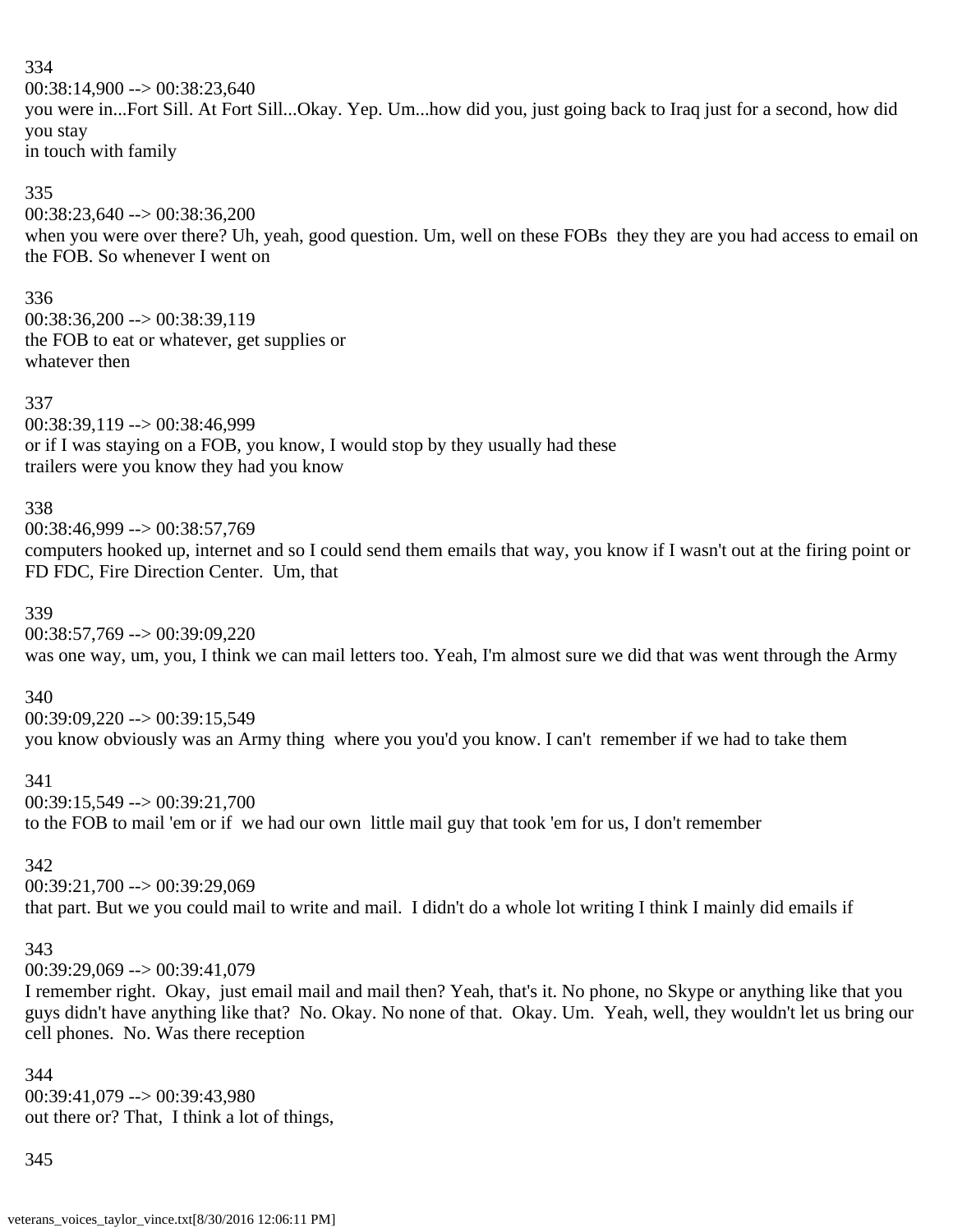00:39:43,980 --> 00:39:48,839 security issues and then you know a lot of those insurgents, insurgents use cell phones to activate

00:39:48,839 --> 00:39:57,450 detonate IEDs and stuff. Didn't want you leaving any around? Yeah. Um, okay. So what did you guys do um, you got to talk to your family some, a little bit via

347 00:39:57,450 --> 00:40:02,359 email and mail, but did what did you guys do besides that for your for your off time?

348 00:40:02,359 --> 00:40:09,319 Well see I was over there a little more than a year so I mean half way through they let you go on IR so you could, they'd fly you back

349 00:40:09,319 --> 00:40:19,200 via like a chartered civilian type aircraft. Mm hmm. Would you'd do they'd put you on like a C1-30 at some FOB and you'd fly

350 00:40:19,200 --> 00:40:20,349 to Kuwait and

346

351 00:40:20,349 --> 00:40:26,029 then you'd get on this, the Air Force would run you through this kind of shake down where you had to go

352 00:40:26,029 --> 00:40:30,589 through all these metal detectors and make sure you're not taking anything you weren't supposed to take

353 00:40:30,589 --> 00:40:33,700 out and you they'd have like a chartered

354  $00:40:33,700 \rightarrow 00:40:42,680$ civilian aircraft, but it was all soldiers, but it was like a regular looking you know, aircraft, civilian aircraft you'd get on and

355 00:40:42,680 --> 00:40:54,789 fly, I think we flew into like Atlanta or somewhere then I had to, then from there once you got off that chartered aircraft, I think and hoping I remember this right, then you fly into like

356 00:40:54,789 --> 00:40:58,859 Atlanta or somewhere and then you get on a regular civilian and that's where do you kind of go your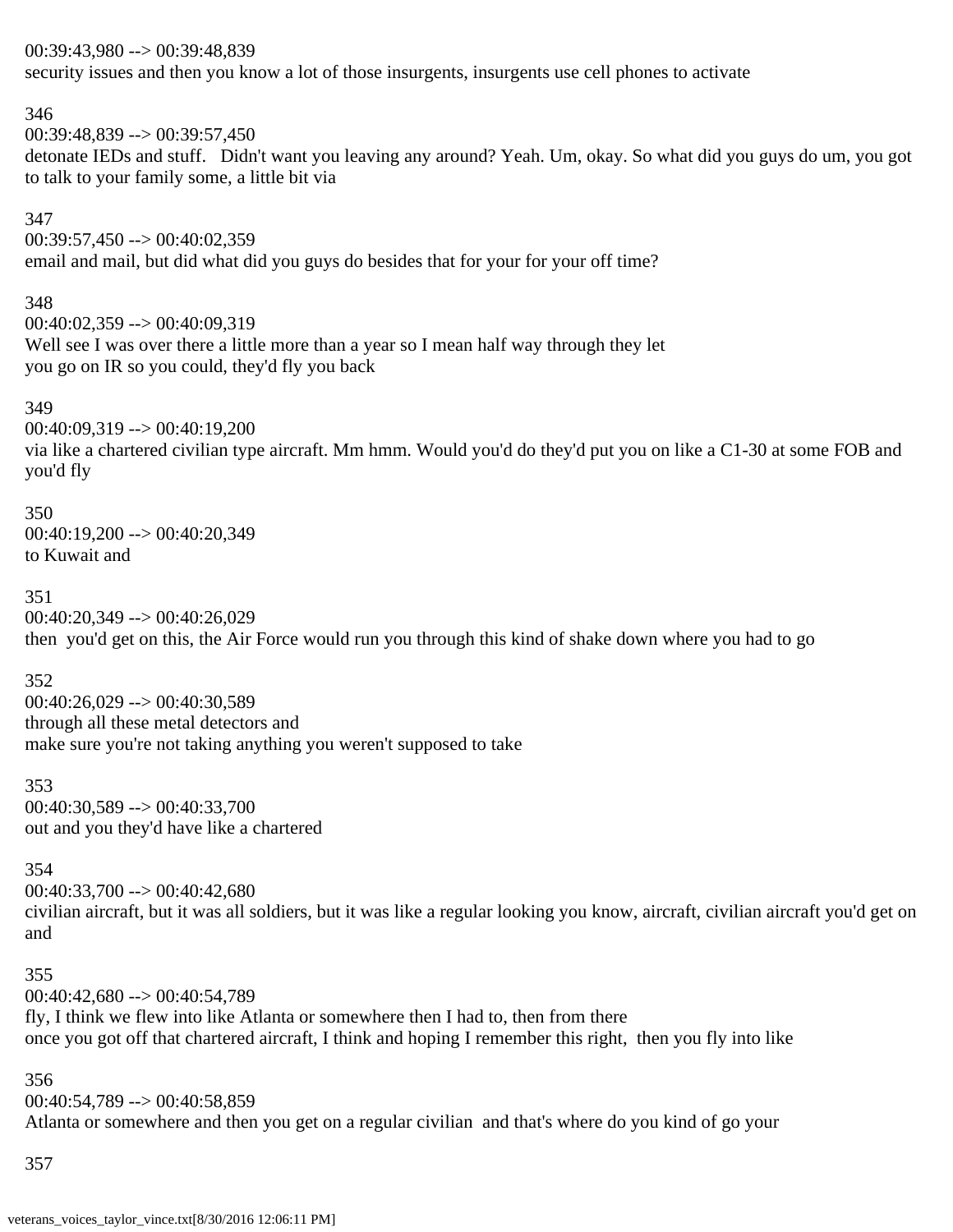### 00:40:58,859 --> 00:41:03,720

separate ways. Okay. 'cause you know, I had to fly into Columbus Ohio. So this was during your

## 358

 $00:41:03,720 \rightarrow 00:41:13,880$ 

leave time then? Yeah, IRR. You get like two weeks in the middle of your deployment like we, me, my I was deployed for like 13 months so like right in the middle of it I got like IRR. Okay.

### 359

00:41:13,880 --> 00:41:20,890

Yeah. Okay, um, let's see um, so you when you get home what was that like, when you guys came home, do you guys fly

### 360

00:41:20,890 --> 00:41:31,769

same way, like you came through Atlanta? I think so, I think that's where we came through Atlanta if I remember right. Did you guys have to go back to Fort Sill first when you got home? No, no you fly directly like I think

### 361

00:41:31,769 --> 00:41:38,210

we just flew into Atlanta and then we got on a plane, like I got on a plane that flew me to like, Columbus or something like that. Okay.

### 362

 $00:41:38,210 \rightarrow 00:41:41,130$ So you got some time off right after the deployment then?

## 363

 $00:41:41,130 \rightarrow 00:41:50,359$ 

Yeah. Okay, how much, a couple of weeks or....oh you mean after my deployment? Yeah, I'm talking about the end of the deployment, yeah. Oh yeah. Yeah, I think we did, yeah we

### 364

00:41:50,359 --> 00:41:56,849 did they give you a couple of weeks off and really they have you go through these classes but actually when

365 00:41:56,849 --> 00:42:02,470 you when we came, I uh, I kind of ran from the IR into the

### 366

 $00:42:02,470 \rightarrow 00:42:07,730$ coming back from deployment. When you come back from deployment actually you can't go home

367  $00:42:07,730 \rightarrow 00:42:13,400$ right away you gotta go you gotta go to Fort Sill and you do the de-processing

368 00:42:13,400 --> 00:42:19,839 or whatever it is, so you basically they make you take classes there about coping with everything. Right. So you do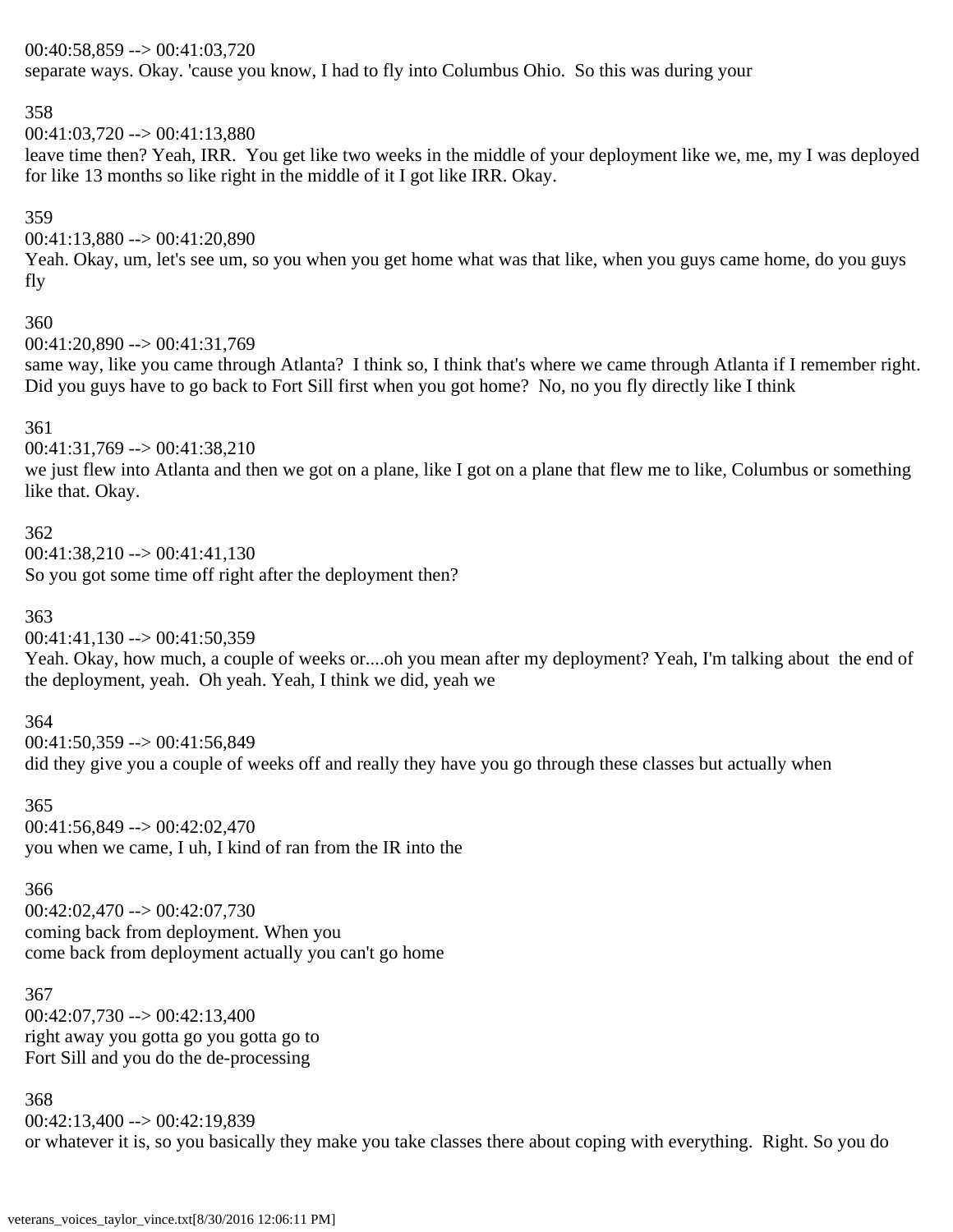369  $00:42:19,839 \rightarrow 00:42:24,000$ that for like yeah a couple weeks and then they let you go home. Oh, okay, and it was all your family

# 370

 $00:42:24,000 \rightarrow 00:42:33,200$ did you have any family out out there with you at Fort Sill or? No, I was was not married and don't have kids so I mean....Okay. Yeah, no, I, I just did that

# 371

 $00:42:33,200 \rightarrow 00:42:39,140$ two weeks or whatever were that you gotta go and you know, do those classes and then then once

## 372

00:42:39,140 --> 00:42:46,230 that's done then you take leave and I could fly back to Ohio and visit like Mom and Dad..oh okay. And siblings.

# 373

00:42:46,230 --> 00:42:50,839 Yeah. Okay. So, so what was it, I mean what was it like when you actually got to go home and see your family and stuff I

# 374

00:42:50,839 --> 00:43:00,190

mean you hadn't seen them in like six months at least, right? Yeah it's good, it was good to be back. Um, yeah, that was real good, yeah it was good.

# 375

00:43:00,190 --> 00:43:14,349

Did they have any like homecoming party for you or ...No, not really. Yeah it was funny because I got into the Columbus airport and I like had to call 'em they didn't even, they weren't even there waiting for me. I had to like, go to like a, I didn't even have my cell phone because they wouldn't let us take them to Iraq so I had to call 'em on like a

376 00:43:14,349 --> 00:43:15,390 pay phone

## 377

 $00:43:15.390 \rightarrow 00:43:31.000$ 

and say hey come and get me, you know, I'm here. So that was it, so I think, I forget even it was mom or dad one of them came and got me. Okay. Um, now that, you're still in I know that, as a

## 378

00:43:31,000 --> 00:43:36,970 your in the Guard...National Guard...Yeah I mean but most of the time you're doing civilian stuff or you're working here at

## 379

 $00:43:36,970 \rightarrow 00:43:43,410$ Yeah, I'm working here...at the ROTC, is that, was it hard adjusting the from like deployment and military life to come and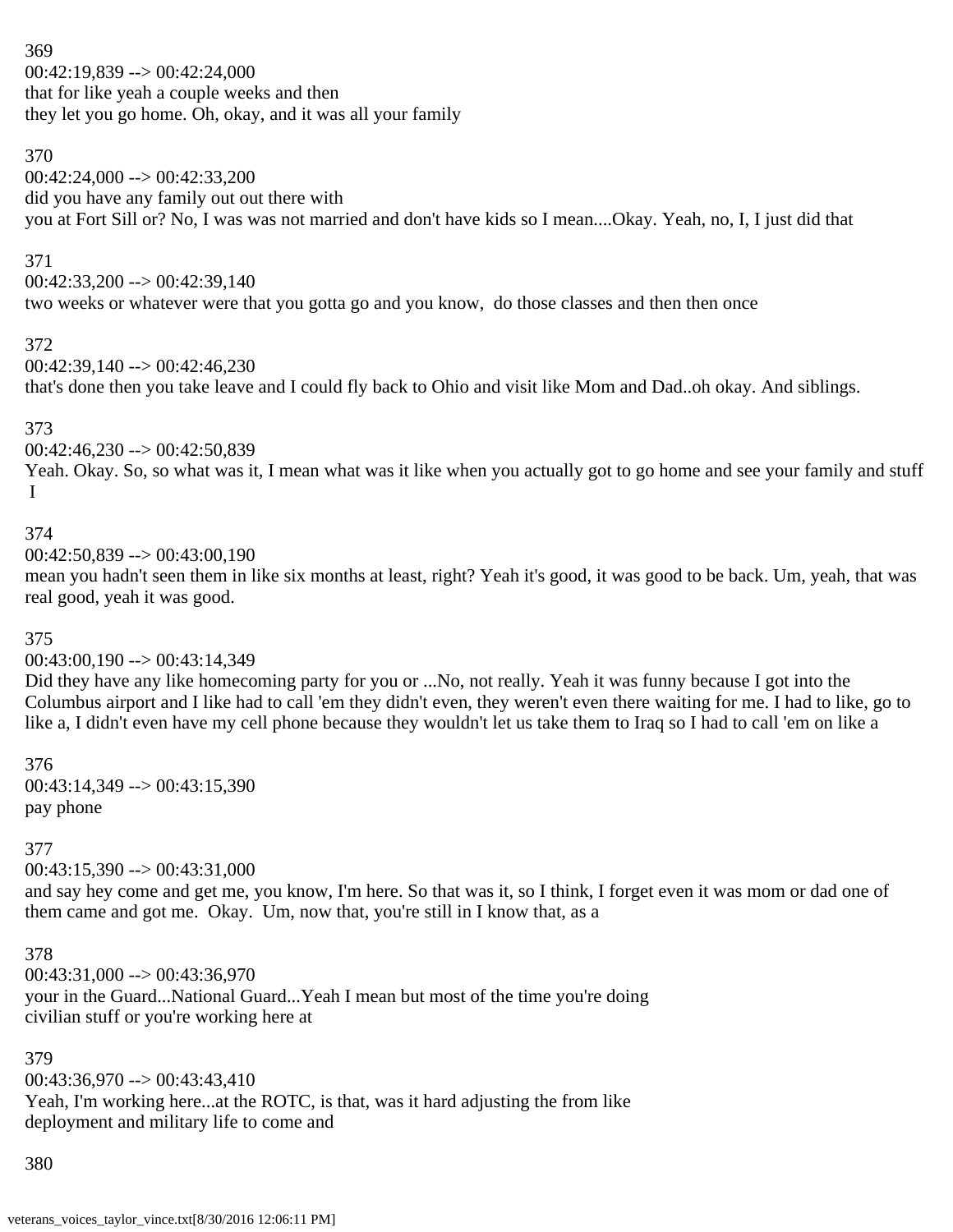00:43:43,410 --> 00:43:49,220 to getting off active duty, or it was a pretty easy transition for you? Oh it was easy for me. Okay. Yeah I had

#### 381

00:43:49,220 --> 00:43:55,289

no problems, I mean some guys do. Some guys suffer with that PTSD or whatever whatever they went through

### 382

 $00:43:55,289 \rightarrow 00:44:11,690$ 

in Iraq and you know, I didn't, you know I didn't really get blown up so you know I, it wasn't that big of a deal for me you know. Um, you know I, I just, we just kind of processed

### 383

 $00:44:11,690 \rightarrow 00:44:17,519$ missions to shoot rockets and that was pretty much it and we're shooting from pretty far away so

### 384

00:44:17,519 --> 00:44:31,180

it wasn't, wasn't any adjustment at all, it was pretty easy. Okay. Um, are you a member of any veteran organizations now? Like VFW, the Amvets or anything? Yeah when I came

### 385

00:44:31,180 --> 00:44:38,299 back they they gave me a free membership to the VFW, and I still get the emails and stuff and I think, they

## 386

00:44:38,299 --> 00:44:44,240 seem to pay it every year for me but so I guess I'm still a member I don't know they haven't told me not to and I still get

### 387

00:44:44,240 --> 00:44:46,260 their emails of everything their doing

## 388

 $00:44:46.260 \rightarrow 00:44:53.050$ so I guess I can claim that. I mean I don't go to any of their things, I kind of got to

## 389

 $00:44:53,050 \rightarrow 00:44:58,140$ me I went to a couple when I first you know left active duty when I was back here you know just

### 390 00:44:58,140 --> 00:45:02,930 because you know I thought that's what you do and it was so boring to me that I mean

## 391

00:45:02,930 --> 00:45:07,370 it's a great thing because they do a lot of things that wouldn't normally get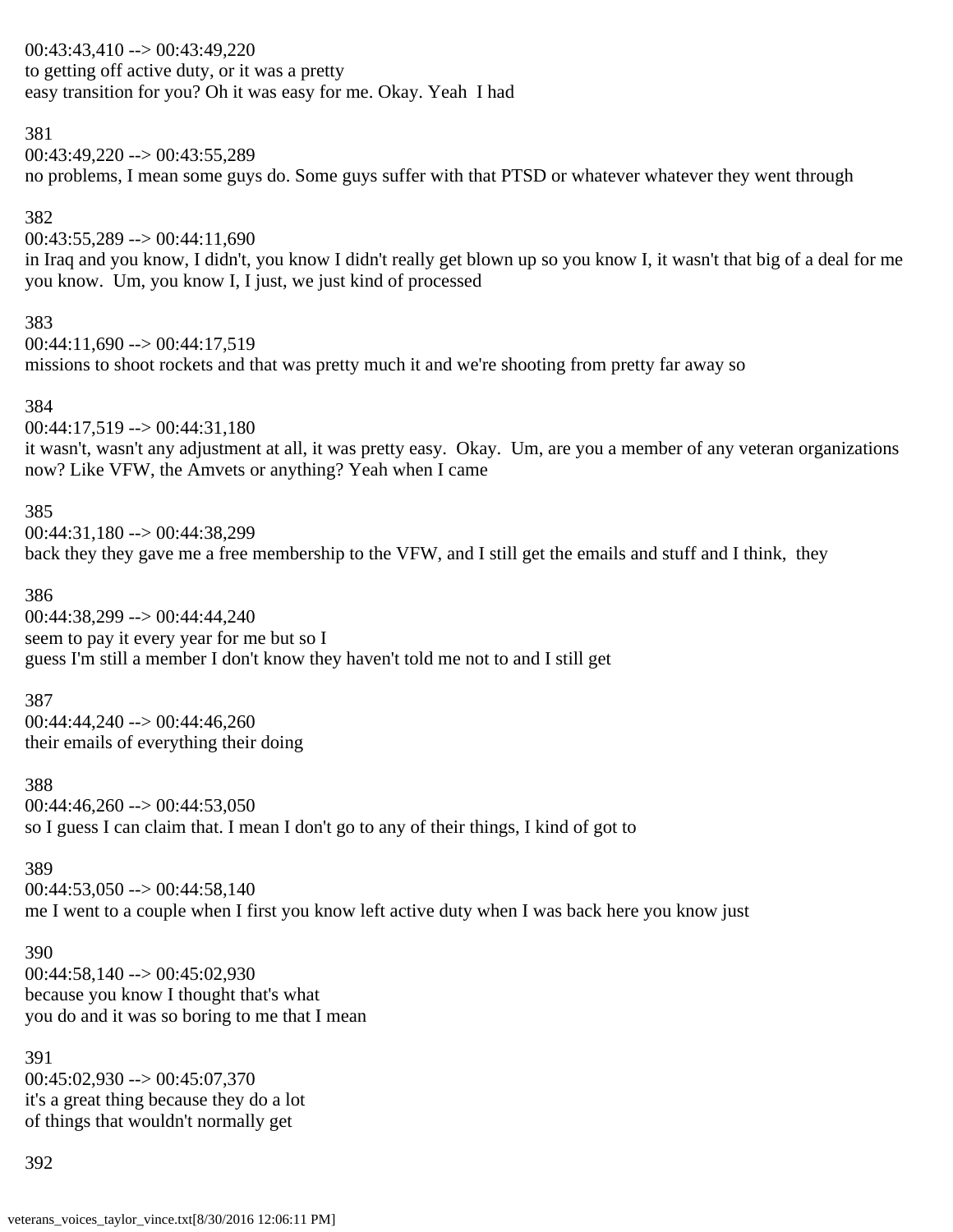00:45:07,370 --> 00:45:14,970 done by other people like they usually have like a funeral detail that you can hire out like my grandma when my grandpa died

#### 393

00:45:14,970 --> 00:45:20,840 you know she get a higher the the VFW to come in and do the funeral, 21 gun salute or whatever

### 394

00:45:20,840 --> 00:45:25,780 it is, you know so they did get some good stuff and they do a lot of like good

#### 395

 $00:45:25,780 \rightarrow 00:45:36,050$ things, its just that it was too low, or what's the word I'm looking for, it was just like, too low key like too inact, it was just

### 396

 $00:45:36,050 \rightarrow 00:45:44,020$ it just wasn't active enough for me. I just, you know, I just want to just, and plus it felt it was, for me it was

### 397

 $00:45:44,020 \rightarrow 00:45:47,500$ more for the guys that really couldn't serve and I was still in the

### 398

 $00:45:47,500 \rightarrow 00:45:54,550$ reserves and still in the National Guard so I can still serve so you know, I'll probably not even

### 399

 $00:45:54,550 \rightarrow 00:45:59,760$ worried about something like until I can't any longer serve in like the National

### 400

00:45:59,760 --> 00:46:00,640 Guard or the reserves.

### 401

 $00:46:00,640 \rightarrow 00:46:10,130$ Okay. Alright, so so I know you haven't separated from the military yet 'cause you're still in the Guard, so what I mean

### 402

 $00:46:10,130 \rightarrow 00:46:15,010$ after after you got off active duty orders, what what did you start doing for your civilian

### 403

 $00:46:15.010 \rightarrow 00:46:30.289$ job. Ah, I put resumes, and applied for jobs like a ton, a bunch. It was, honestly it was really hard for me to get a job, really, well a decent job. I got offers but most of the jobs were like the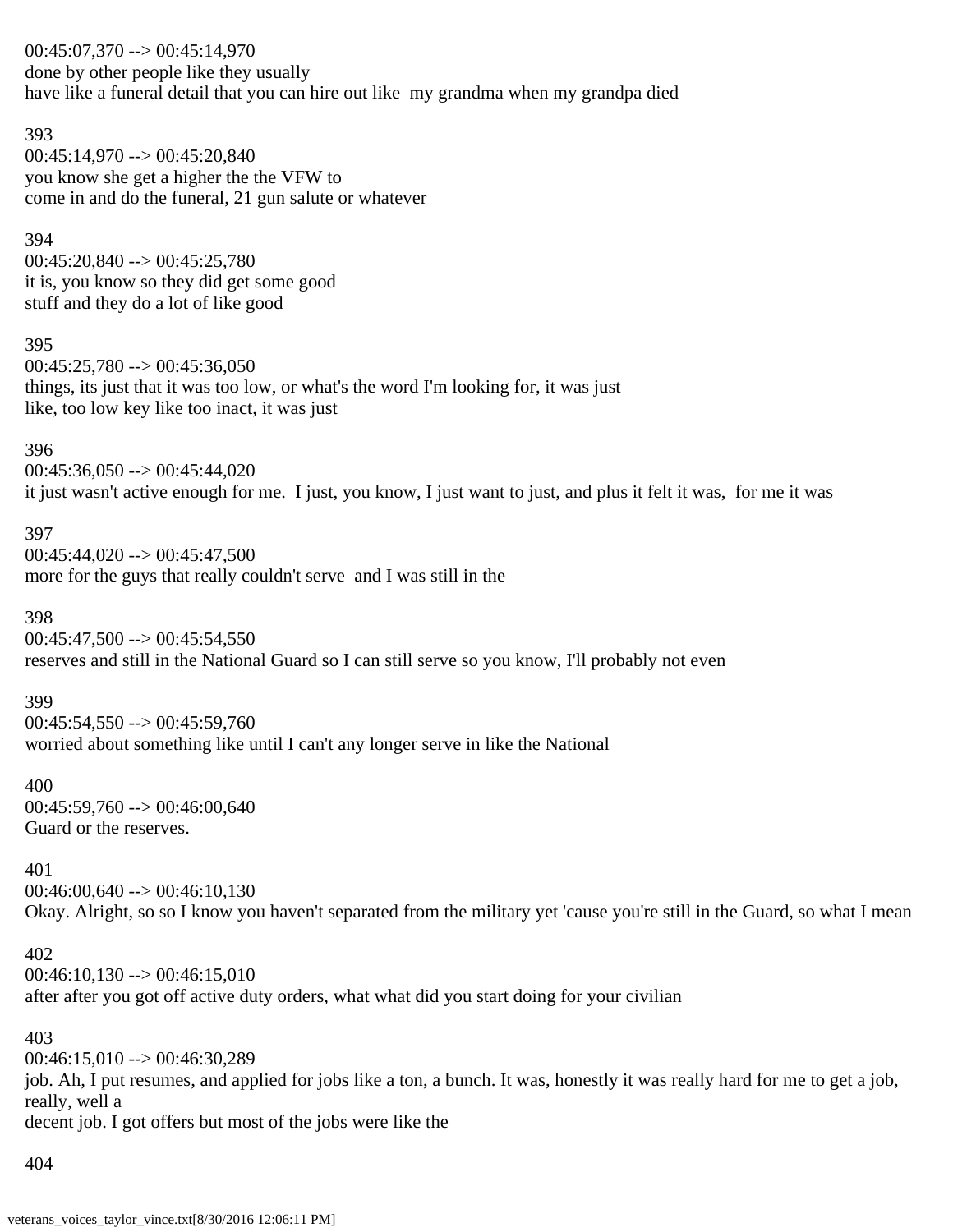# 00:46:30,289 --> 00:46:36,109 reason why you're getting offers is because nobody really wanted to do them because they weren't, didn't really pay that good. Oh, okay. And actually

### 405

 $00:46:36,109 \rightarrow 00:46:43,950$ I did before I got this job, I was doing well, the job I had wasn't really I mean you really couldn't live on it. I mean, I was

### 406

00:46:43,950 --> 00:46:49,849 I was doing it but you know I could make, I could survive because I'm single you know but I mean

## 407

 $00:46:49.849 \rightarrow 00:46:55.690$ but you couldn't have a family and doing what, before I got this job. So it was tough and I feel sorry for a lot of veterans that

### 408

 $00:46:55,690 \rightarrow 00:47:01,599$ come back you know I mean, sometimes the job force the job markets tough out there you

## 409

 $00:47:01.599 \rightarrow 00:47:06.150$ know, especially if you wanna good job. Now you know it's easy if you're willing to work for like

## 410

 $00:47:06,150 \rightarrow 00:47:11,559$ minimum wage or just a little bit higher you know around ten bucks an hour, but if you want really a job

## 411

00:47:11,559 --> 00:47:17,799 that's gonna like pay for family or buy a house or something, that those are tougher to get you

## 412

 $00:47:17.799 \rightarrow 00:47:25.619$ 

pretty much really gotta have so much education where somebody needs you or else you know how have a skill

# 413

00:47:25,619 --> 00:47:27,380 that's marketable.

# 414 00:47:27,380 --> 00:47:28,430 You know, whether its in

415  $00:47:28,430 \rightarrow 00:47:35,940$ in computers, whether its like, in some sort of like maybe mechanics skill, electrical skill, you know a trade you

# 416  $00:47:35,940 \rightarrow 00:47:38,190$ know or in some type of engineering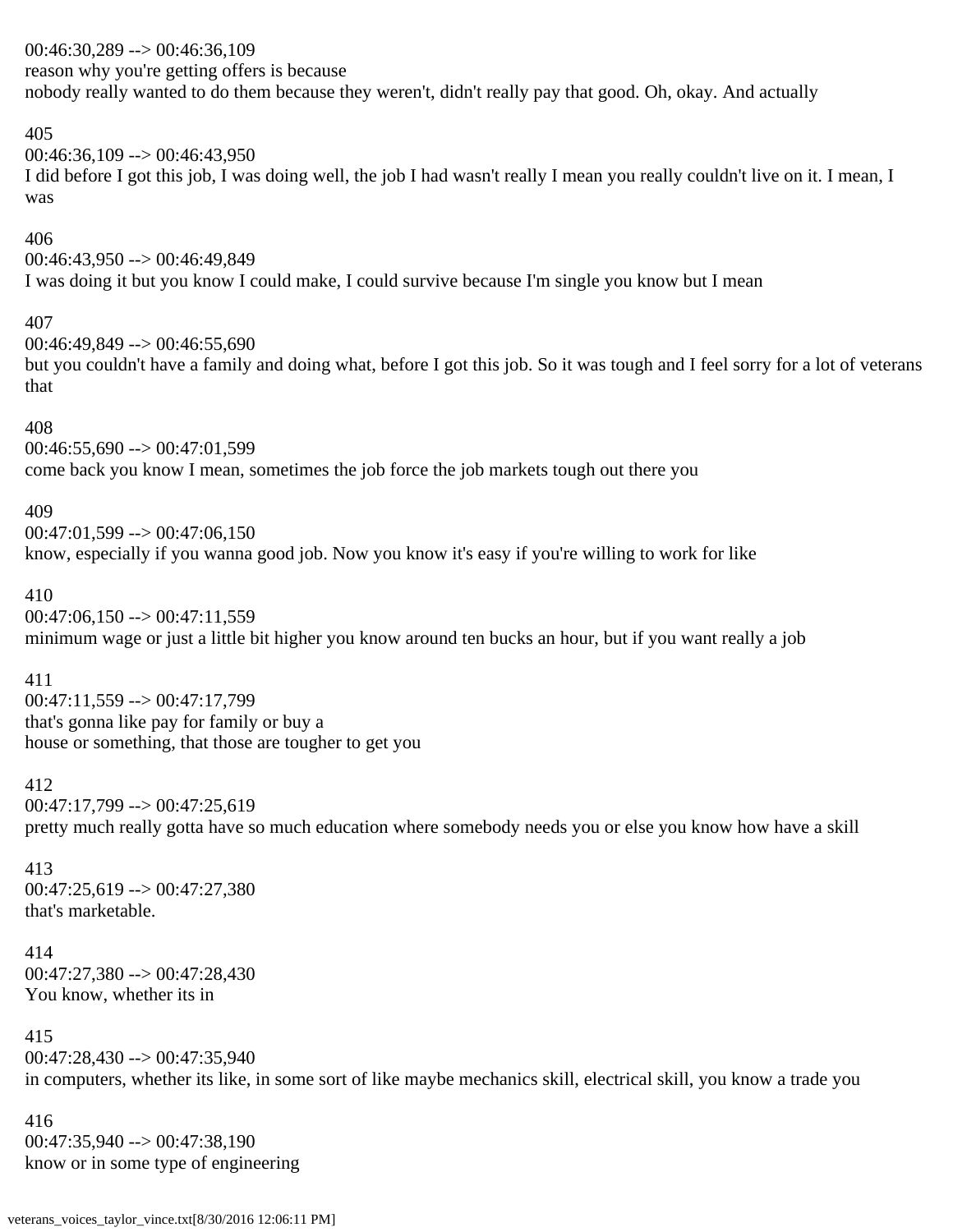$00:47:38,190 \rightarrow 00:47:45,460$ or something like that, and even some of the engineering is tough to get a job so it was pretty tough, it is pretty tough to get a

## 418

417

00:47:45,460 --> 00:47:53,890 decent job. I got a job it just wasn't that good of pay, you know. And when did you get this job here at Wright State ROTC?

## 419

00:47:53,890 --> 00:48:03,220 Uh, spring of 2012. April 2012, so I've been here about two years now, a little over two years. And how, how did you get this job did you put in a

## 420

 $00:48:03.220 \rightarrow 00:48:13.510$ resume for it or...? Yeah, yeah, um, I did. I you know, in my, I was constantly I actually before this I worked

## 421

00:48:13,510 --> 00:48:20,800 for AutoZone a little while and bless 'em they hired me but you know I was hired

### 422

00:48:20,800 --> 00:48:25,430 in at such a you know parts counter guy they do not make a whole very much ,

## 423

00:48:25,430 --> 00:48:34,240 money, you know. But they did hire me so I had a job so I was still, even while I was still working there also put in because I knew I wanted

## 424

 $00:48:34,240 \rightarrow 00:48:41,770$ a better job you know so um, what I did is I put numerous resumes and

## 425

00:48:41,770 --> 00:48:49,840 applications out all over, you know, USA Jobs, uh, you know, anywhere. And I actually had, I got this job

## 426

 $00:48:49,840 \rightarrow 00:49:01,680$ because I actually put a resume out to Comtech which is part of L-3 which is a government contracting firm, okay, I think it's

427  $00:49:01,680 \rightarrow 00:49:05,140$ now called L-3. When I applied I

428  $00:49:05,140 \rightarrow 00:49:13,250$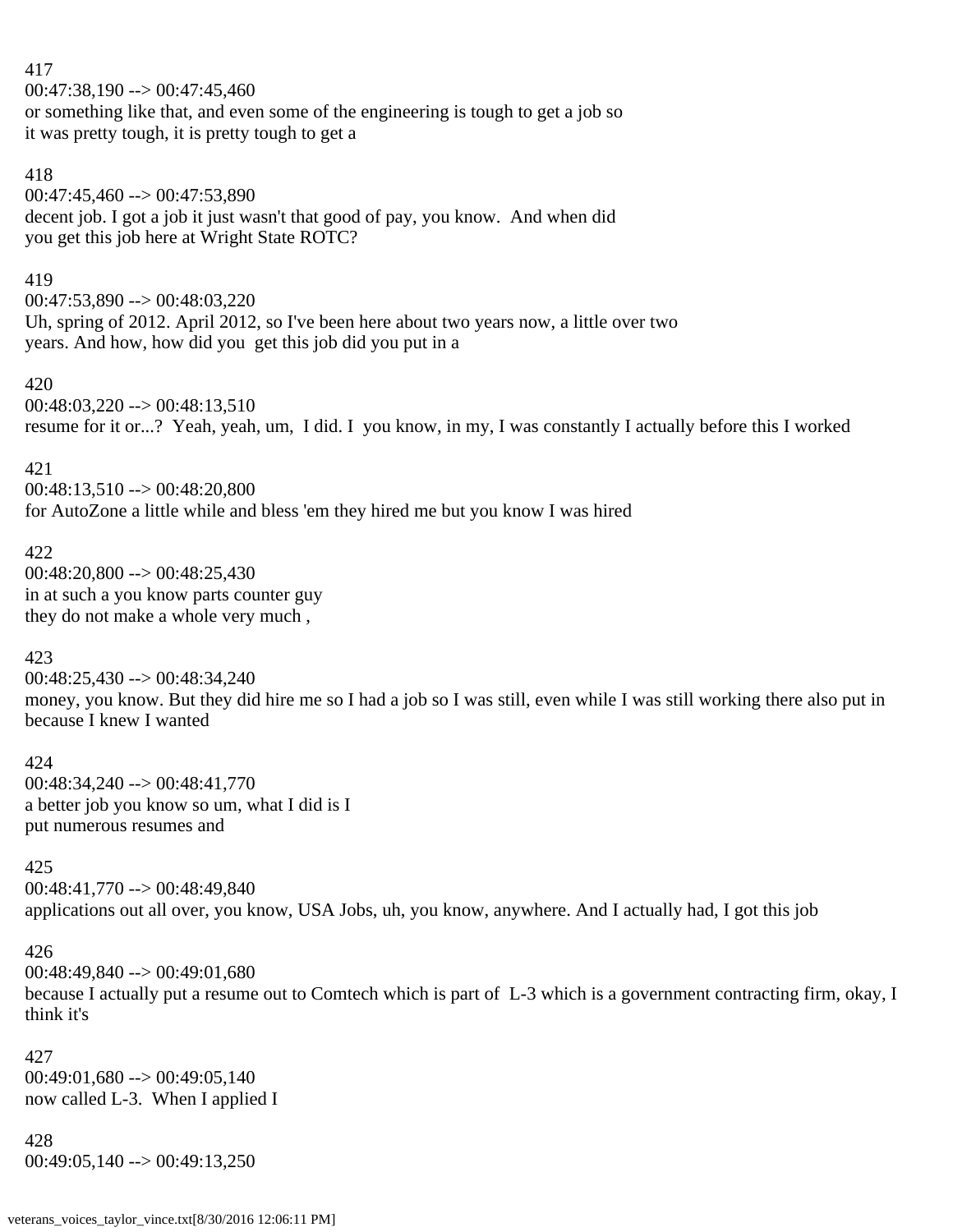sent my application in it was called Comtech and I just applied, um, basically it was an application you know to

### 429

 $00:49:13.250 \rightarrow 00:49:20.430$ 

work in an ROTC 'cause I felt like well hey I've been in the Army why not work in the ROTC or whatever. Actually I was just trying to get a

### 430

00:49:20,430 --> 00:49:29,290 job basically. So, lo and behold it wasn't till about a year later that I got a call from

## 431

 $00:49:29,290 \rightarrow 00:49:31,650$ one of their

# 432

00:49:31,650 --> 00:49:36,980 regional offices which is in Columbus, Ohio one of the guys, uh regional guys

## 433

00:49:36,980 --> 00:49:48,680 said hey this is so-and-so, uh I have a, there's an opening at Wright State and so then I called them back and then

### 434 00:49:48,680 --> 00:49:50,980 they sent me an email or something

# 435

00:49:50,980 --> 00:49:59,160

and I , I didn't kind of believe him so he sent me an email explaining it and so I then emailed him back I was just, they asked me if I was interested, and I was like well Dayton's

# 436

 $00:49:59,160 \rightarrow 00:50:05,640$ pretty close to Columbus, I was living in Columbus at the time, so I was like sure I'm interested you know because I wanted to see what

# 437

 $00:50:05,640 \rightarrow 00:50:11,859$ it was about it, I didn't really know, I didn't know necessarily believe what was going on was legit, because you know you get a lot

## 438

 $00:50:11,859 \rightarrow 00:50:17,140$ of weird stuff online, 'cause everything was done either telephone or online and you know

## 439

00:50:17,140 --> 00:50:27,609

it's it's easier now to identify legit things but you know two years, two or three years ago it was a little bit you know, you didn't know really when you get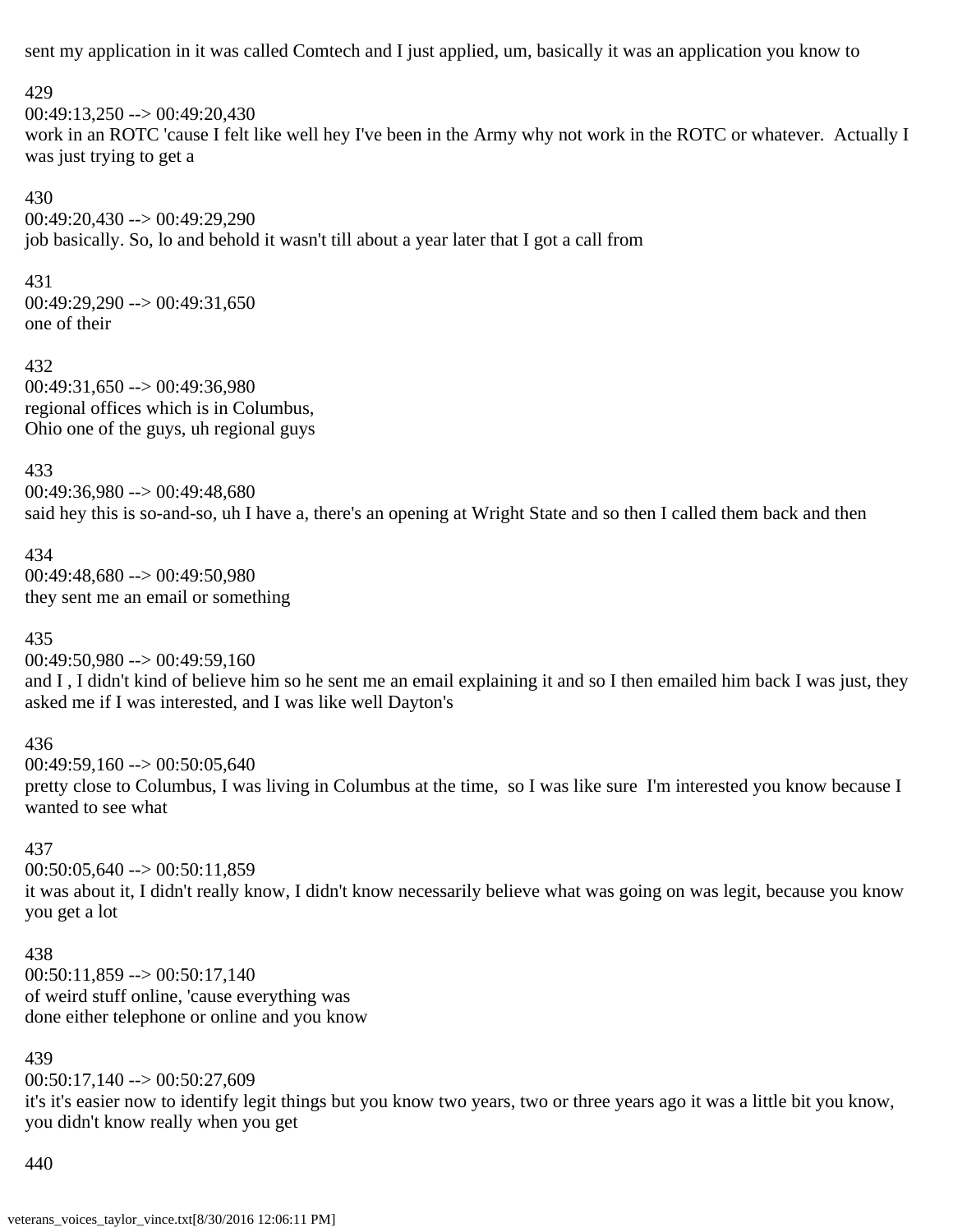### $00:50:27,609 \rightarrow 00:50:37,550$

these emails you know if it's a believable thing or not, so I just kind of picked their brains and stuff and finally I visited here and

## 441

 $00:50:37,550 \rightarrow 00:50:46,119$ discovered it was like a real job here that was opened up so I took it. Oh, okay. Yeah. But I did come here before you

# 442

 $00:50:46,119 \rightarrow 00:50:51,520$ know I actually did report here to see if it was like, more than anything to see if okay is this a

# 443

 $00:50:51.520 \rightarrow 00:50:58.720$ legitimate real position in a real job, am I really going to get paid if I, you know, come, report here.

444 00:50:58,720 --> 00:51:01,200 Yeah. So and I did, I walked in, met

445

 $00:51:01,200 \rightarrow 00:51:13,560$ Colonel Reed (?), met uh, the guy I replaced, uh, Armisen(?), Mr. Armisen. It, it was real. So,

## 446

00:51:13,560 --> 00:51:24,990 Okay, so I took it. Okay. How is um, so how was your like war time in Iraq and your military experience affected your life do you think?

447

00:51:24,990 --> 00:51:28,300 Well I work here, I mean, uh..

448

 $00:51:28,300 \rightarrow 00:51:36,829$ Its got you your job? I can yeah I mean it got me out of the factory. I mean before I went in, enlisted in the Army in 2000 whatever

### 449

00:51:36,829 --> 00:51:48,490 it was 5, 4, um, yeah, I was a factory guy so you know, it's kind of nice to get out of the factory. But it wasn't, I did

## 450

quality

 $00:51:48,490 \rightarrow 00:51:59,430$ 

control in the factory so it wasn't too bad of a factory job but it was nice to get out of that. Okay. Um, but, it's been alright, it's been good. I can say I serve my country which is what I want

# 451

 $00:51:59.430 \rightarrow 00:52:10.220$ 

to do, its why I signed up so I did it and I'm still doing it. I plan, I want to do Army Reserves at least till I can retire which is at least 20 years minimum and maybe longer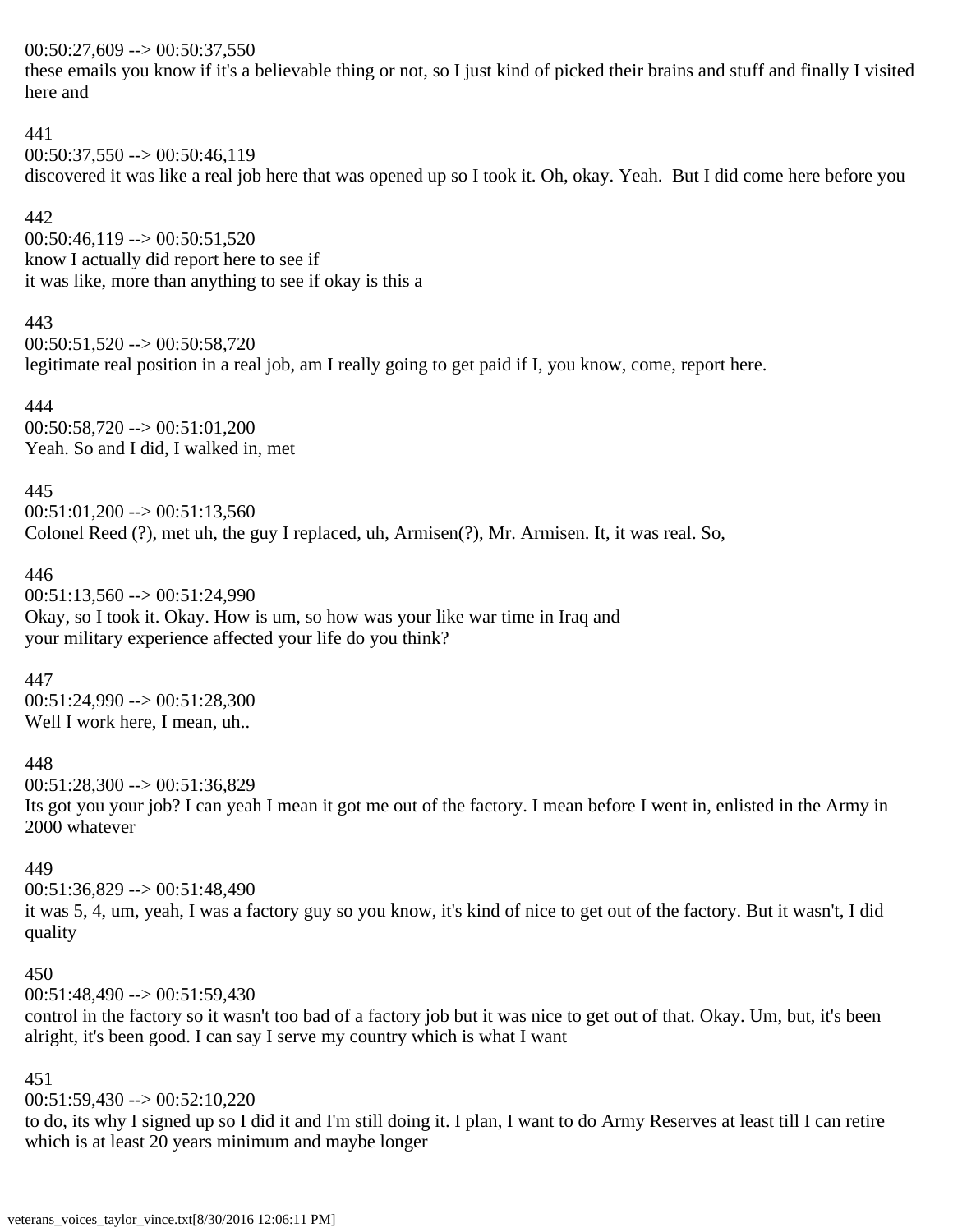$00:52:10,220 \rightarrow 00:52:22,150$ 

if they let me. Yeah, so, I'm pretty satisfied with that. Okay, is that, um are you feeling like gotten any personal like your work ethic or anything like that from the

### 453

 $00:52:22,150 \rightarrow 00:52:31,640$ military that's helped you? Anything like that or? No not really, I, I will say this that I can thank them for I think they

### 454

 $00:52:31,640 \rightarrow 00:52:43,020$ kind of expedited me getting into the internet more than....oh really, I would have if I hadn't of been in the military, but then again I mean, the way things are

### 455

00:52:43,020 --> 00:52:48,180 that might be as a result of things just changing anyway, you know, 'cause the world is

## 456

00:52:48,180 --> 00:52:51,790 getting more involved you know on, online than

## 457

00:52:51,790 --> 00:53:01,240 it ever has and, and the military has done that too, so maybe it's not as big an impact as what I think but as far as

## 458

 $00:53:01,240 \rightarrow 00:53:10,160$ work ethic, not , you know a lot of I think, I, for me not really because I I uh, joined at such an

### 459

 $00:53:10,160 \rightarrow 00:53:15,230$ older age, I would say it would affect more that 18 year old coming out

460  $00:53:15,230 \rightarrow 00:53:16,710$ of high school

461  $00:53:16,710 \rightarrow 00:53:21,950$ you know than, than it would me, really, as far as work ethic, far as

462  $00:53:21.950 \rightarrow 00:53:29.220$ learning things from the military. So you said you were 31 when you went in? Yeah, 30, 31 something like that. Okay.

### 463

 $00:53:29.220 \rightarrow 00:53:41.250$ 

Right around that age, 30 or 31. I was at least over 30 I know that, remember that... so that's pretty old like usually you know, kids would enlist around 18, so that's a big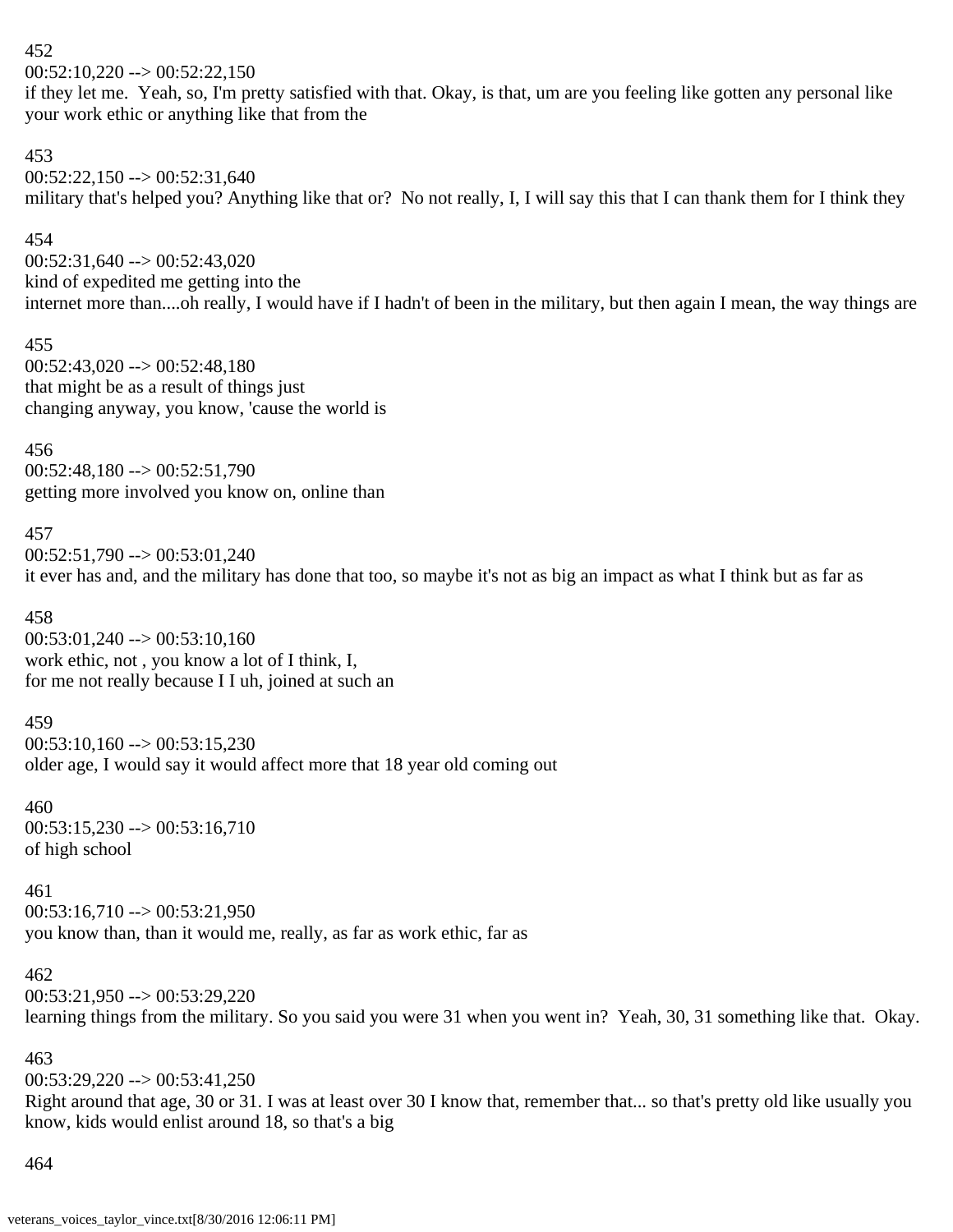$00:53:41,250 \rightarrow 00:53:48,860$ difference and you know a lot a lot of kids you know, you know, they can you know that stay in the

#### 465

00:53:48,860 --> 00:53:53,180 military they can say oh yeah the military made me responsible, they made me get up

#### 466

 $00:53:53,180 \rightarrow 00:53:57,580$ in the morning and work hard, they made me have a good work ethic and stuff, well

#### 467

 $00:53:57,580 \rightarrow 00:54:01,190$ that's just because you know they were just kids until they joined the military.

468  $00:54:01,190 \rightarrow 00:54:09,130$ Me I'd already been out, I'd already gone to college, I'd already been out in the workforce, had a civilian job for many years so

#### 469

 $00:54:09.130 \rightarrow 00:54:16.870$ it was not a big you know impact as far as you know changing my life for the better so to speak

### 470

00:54:16,870 --> 00:54:22,880 far as work ethic and stuff like that. It, that really didn't, it was not any much different really.

### 471

00:54:22,880 --> 00:54:31,069 So I can't you know thank the military for that or anything. Okay. I, what I mean I can thank the military for is just letting me do it you know, because it's what I

### 472

00:54:31,069 --> 00:54:35,200 want to do, you know, when  $9/11$  happened I wanted to join,

### 473

00:54:35,200 --> 00:54:44,039 serve in the military, so they let me do it, so that's what, yeah, yeah. So I was able to do it so that's cool. Some people they can't. They might have a

474  $00:54:44,039 \rightarrow 00:54:45,940$ a health problem that

475 00:54:45,940 --> 00:54:54,049